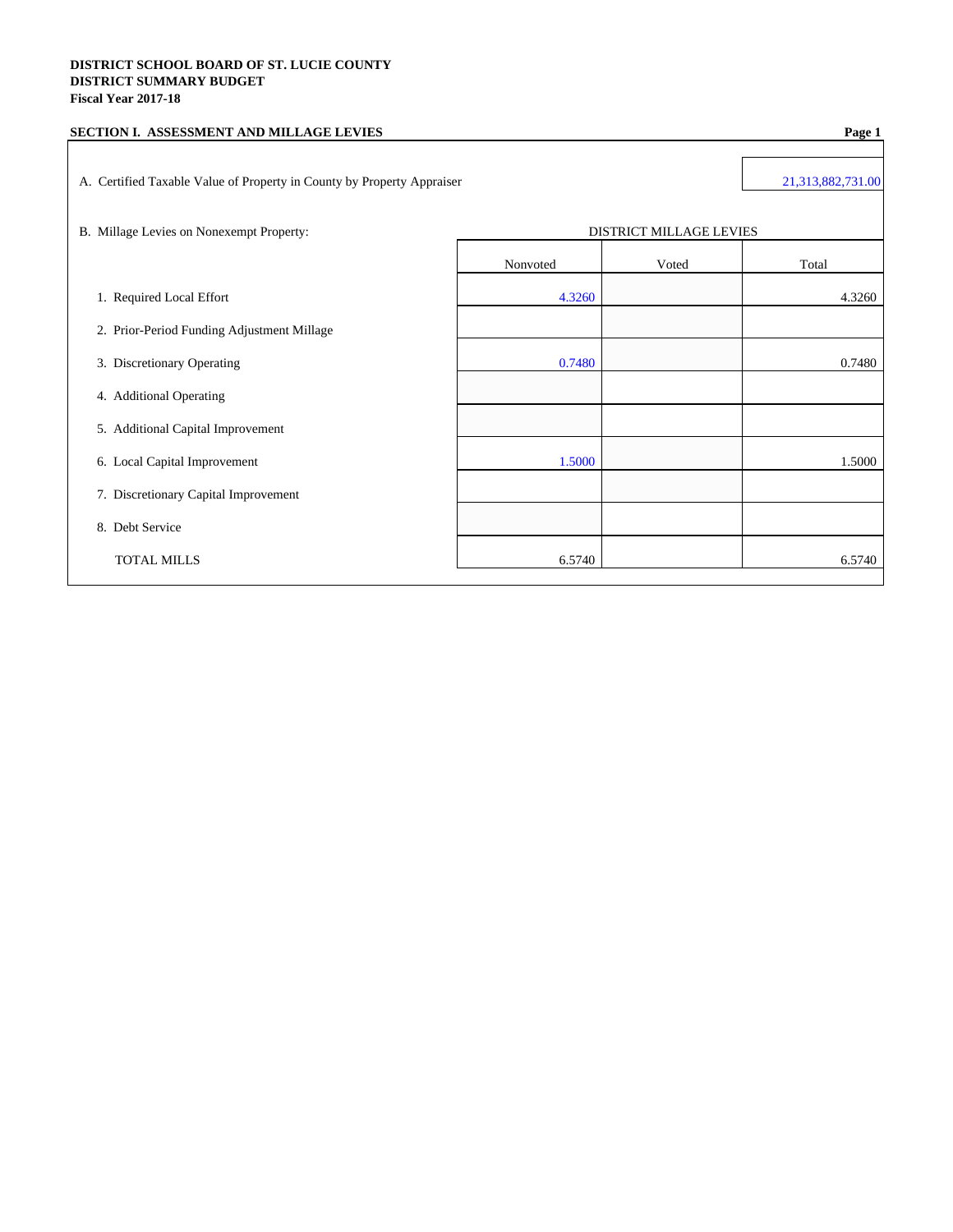| SECTION II. GENERAL FUND - FUND 100                                                                           |              | Page 2         |
|---------------------------------------------------------------------------------------------------------------|--------------|----------------|
|                                                                                                               | Account      |                |
| <b>ESTIMATED REVENUES</b>                                                                                     | Number       |                |
| <b>FEDERAL:</b>                                                                                               |              |                |
| Federal Impact, Current Operations                                                                            | 3121<br>3191 |                |
| Reserve Officers Training Corps (ROTC)<br>Miscellaneous Federal Direct                                        | 3199         | 328,372.10     |
| <b>Total Federal Direct</b>                                                                                   | 3100         | 328,372.10     |
| FEDERAL THROUGH STATE AND LOCAL:                                                                              |              |                |
| Medicaid                                                                                                      | 3202         | 1,359,515.30   |
| <b>National Forest Funds</b>                                                                                  | 3255         |                |
| <b>Federal Through Local</b>                                                                                  | 3280         |                |
| Miscellaneous Federal Through State                                                                           | 3299         |                |
| Total Federal Through State and Local                                                                         | 3200         | 1,359,515.30   |
| STATE:                                                                                                        |              |                |
| Florida Education Finance Program (FEFP)                                                                      | 3310         | 134,916,303.00 |
| Workforce Development                                                                                         | 3315         |                |
| Workforce Development Capitalization Incentive Grant                                                          | 3316         |                |
| Workforce Education Performance Incentive                                                                     | 3317         |                |
| <b>Adults With Disabilities</b>                                                                               | 3318         |                |
| CO&DS Withheld for Administrative Expenditure                                                                 | 3323         |                |
| Diagnostic and Learning Resources Centers                                                                     | 3335         |                |
| Sales Tax Distribution (s. 212.20(6)(d)6.a., F.S.)                                                            | 3341         |                |
| <b>State Forest Funds</b>                                                                                     | 3342         |                |
| State License Tax                                                                                             | 3343         | 213,335.57     |
| District Discretionary Lottery Funds                                                                          | 3344         |                |
| Class Size Reduction Operating Funds                                                                          | 3355         | 42,432,264.00  |
| Florida School Recognition Funds                                                                              | 3361         | 1,617,491.00   |
| Voluntary Prekindergarten Program (VPK)                                                                       | 3371         | 870,912.00     |
| Preschool Projects                                                                                            | 3372         |                |
| <b>Reading Programs</b>                                                                                       | 3373         |                |
| Full-Service Schools Program                                                                                  | 3378         |                |
| <b>State Through Local</b>                                                                                    | 3380         |                |
| Other Miscellaneous State Revenues                                                                            | 3399         |                |
| <b>Total State</b>                                                                                            | 3300         | 180,050,305.57 |
| LOCAL:                                                                                                        |              |                |
| District School Taxes                                                                                         | 3411         | 103,820,775.00 |
| <b>Tax Redemptions</b>                                                                                        | 3421         | 211,170.18     |
| Payment in Lieu of Taxes                                                                                      | 3422         |                |
| <b>Excess Fees</b>                                                                                            | 3423         |                |
| Tuition                                                                                                       | 3424         |                |
| Rent                                                                                                          | 3425         | 170,418.87     |
| Investment Income                                                                                             | 3430         | 303,581.91     |
| Gifts, Grants and Bequests                                                                                    | 3440         |                |
| <b>Adult General Education Course Fees</b><br>Postsecondary Career Certificate and Applied Technology Diploma | 3461<br>3462 |                |
| Continuing Workforce Education Course Fees                                                                    | 3463         |                |
| Capital Improvement Fees                                                                                      | 3464         |                |
| Postsecondary Lab Fees                                                                                        | 3465         |                |
| <b>Lifelong Learning Fees</b>                                                                                 | 3466         |                |
| <b>GED<sup>®</sup></b> Testing Fees                                                                           | 3467         |                |
| <b>Financial Aid Fees</b>                                                                                     | 3468         |                |
| Other Student Fees                                                                                            | 3469         |                |
| Preschool Program Fees                                                                                        | 3471         |                |
| Prekindergarten Early Intervention Fees                                                                       | 3472         |                |
| School-Age Child Care Fees                                                                                    | 3473         |                |
| Other Schools, Courses and Classes Fees                                                                       | 3479         |                |
| Miscellaneous Local Sources                                                                                   | 3490         | 18,015,068.21  |
| <b>Total Local</b>                                                                                            | 3400         | 122,521,014.17 |
| <b>TOTAL ESTIMATED REVENUES</b>                                                                               |              | 304,259,207.14 |
| OTHER FINANCING SOURCES:                                                                                      |              |                |
| Loans                                                                                                         | 3720         |                |
| Sale of Capital Assets                                                                                        | 3730         | 46,471.32      |
| <b>Loss Recoveries</b>                                                                                        | 3740         |                |
| Transfers In:                                                                                                 |              |                |
| From Debt Service Funds                                                                                       | 3620         |                |
| From Capital Projects Funds                                                                                   | 3630         | 4,830,379.00   |
| From Special Revenue Funds                                                                                    | 3640         |                |
| From Permanent Funds                                                                                          | 3660         |                |
| From Internal Service Funds                                                                                   | 3670         |                |
| From Enterprise Funds                                                                                         | 3690         |                |
| <b>Total Transfers In</b>                                                                                     | 3600         | 4,830,379.00   |
| TOTAL OTHER FINANCING SOURCES                                                                                 |              | 4,876,850.32   |
| Fund Balance, July 1, 2017                                                                                    | 2800         | 22,851,383.17  |
| TOTAL ESTIMATED REVENUES, OTHER                                                                               |              |                |
| FINANCING SOURCES AND FUND BALANCE                                                                            |              | 331,987,440.63 |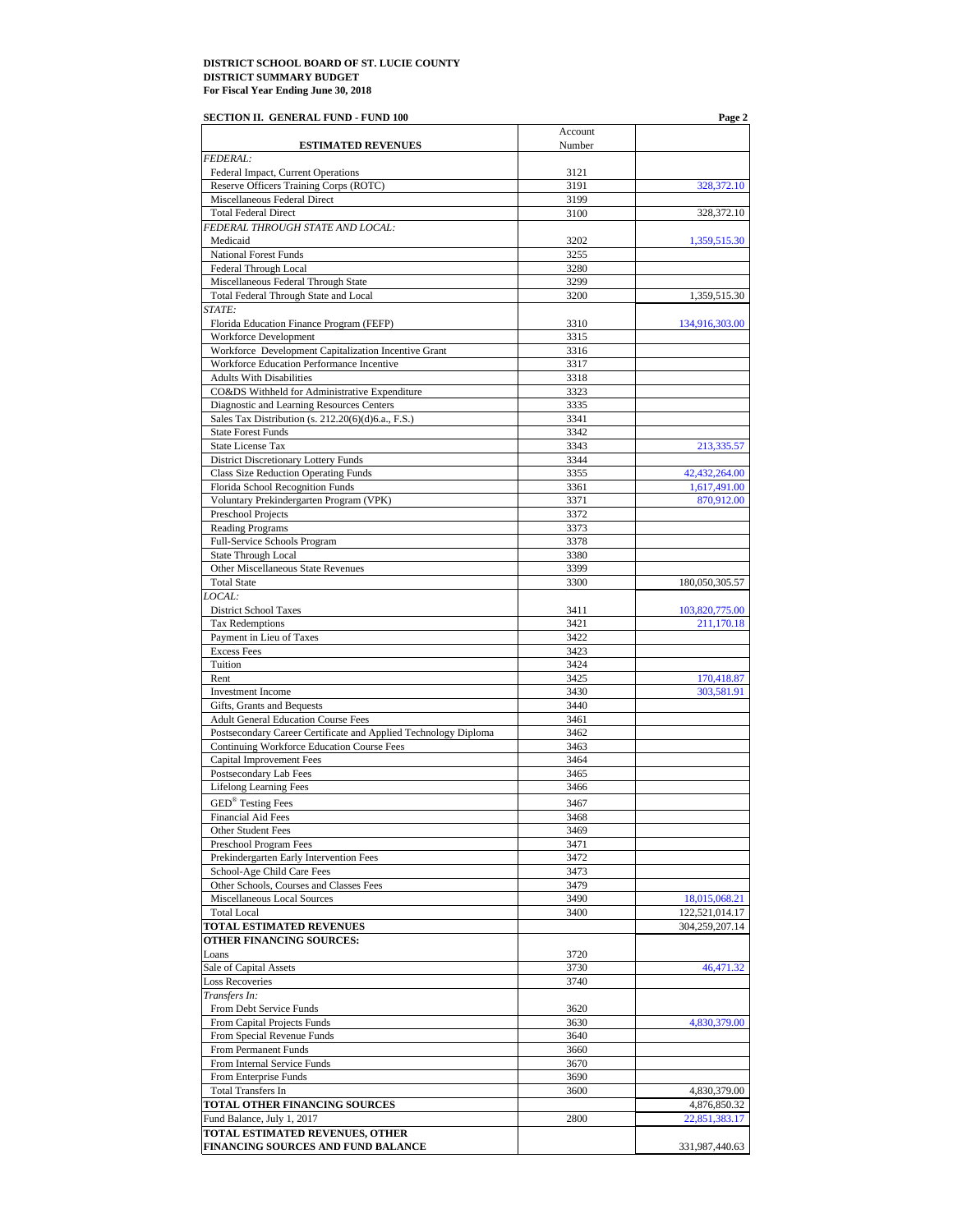#### **SECTION II. GENERAL FUND - FUND 100 (Continued) Page 3**

|                                                        | Account |                | Salaries         | <b>Employee Benefits</b> | <b>Purchased Services</b> | <b>Energy Services</b> | Materials and Supplies | Capital Outlay | Other        |
|--------------------------------------------------------|---------|----------------|------------------|--------------------------|---------------------------|------------------------|------------------------|----------------|--------------|
| <b>APPROPRIATIONS</b>                                  | Number  | Totals         | 100              | 200                      | 300                       | 400                    | 500                    | 600            | 700          |
| Instruction                                            | 5000    | 191,583,145.16 | 114,198,846.72   | 36,071,249.37            | 26,550,743.98             | 157.60                 | 6.463.315.86           | 2.158.278.88   | 6.140.552.75 |
| <b>Student Support Services</b>                        | 6100    | 14,162,665.43  | 10,978,035.30    | 2,897,064.33             | 178,550,00                | 898.98                 | 46,447.39              | 51,196.84      | 10,472.59    |
| <b>Instructional Media Services</b>                    | 6200    | 4.159.296.89   | 2.903.187.41     | 852,993.41               | 64,481.18                 | 2.336.59               | 11.711.56              | 315,892.25     | 8,694.49     |
| <b>Instruction and Curriculum Development Services</b> | 6300    | 4,346,263.94   | 3,289,308.27     | 856,155.56               | 80,479.50                 | 156.04                 | 76,539.39              | 40,648.02      | 2,977.16     |
| <b>Instructional Staff Training Services</b>           | 6400    | 852,714.35     | 456,907.01       | 109,198.59               | 179, 138, 74              |                        | 35,486.38              | 19.285.25      | 52,698.38    |
| <b>Instruction-Related Technology</b>                  | 6500    | 238,572.11     | 195,259.62       | 43,312.49                |                           |                        |                        |                |              |
| Board                                                  | 7100    | 2,295,419.06   | 185,630.00       | 113,996.52               | 449,525.68                |                        | 14,586.60              | 7,116.26       | 1,524,564.00 |
| General Administration                                 | 7200    | 2,818,625.74   | 1,873,568.37     | 582,477.35               | 258,423.62                | 4.331.00               | 15,485.55              | 3.892.30       | 80,447.55    |
| School Administration                                  | 7300    | 22,723,464.16  | 17,889,279.89    | 4,601,404.00             | 143,316.05                |                        | 28,330.79              | 31,752.34      | 29,381.09    |
| Facilities Acquisition and Construction                | 7400    | 1,890,820.76   | 139,736.98       | 34,495.97                | 911.950.21                |                        | 4,458.73               | 800.178.87     |              |
| <b>Fiscal Services</b>                                 | 7500    | 1,934,471.17   | 1,323,044.64     | 353,752.73               | 87,802.87                 | 296.95                 | 16,413.72              | 706.67         | 152,453.59   |
| Food Service                                           | 7600    |                |                  |                          |                           |                        |                        |                |              |
| <b>Central Services</b>                                | 7700    | 4,365,555.79   | 2.622,807.66     | 810,367.79               | 823,265.91                | 25.70                  | 88,064.06              | 9,714.35       | 11,310.32    |
| <b>Student Transportation Services</b>                 | 7800    | 21,277,718.07  | 11,441,425.57    | 3,747,791.84             | 433,482.75                | 2,567,602.48           | 1.860,576.60           | 59,505.30      | 1,167,333.53 |
| <b>Operation</b> of Plant                              | 7900    | 27,114,791.50  | 8,514,145.78     | 2,901,237.64             | 7,903,401.88              | 6.447.630.40           | 1.226,633.64           | 57,810.24      | 63,931.92    |
| Maintenance of Plant                                   | 8100    | 7,540,968.34   | 3,267,130.38     | 849,585.24               | 3,099,449.31              | 130,337.83             | 136,792.23             | 52,760.02      | 4,913.33     |
| <b>Administrative Technology Services</b>              | 8200    | 4,966,532.04   | 2,783,883.48     | 916,675.21               | 1,130,636.55              | 6,500.00               | 86,508.08              | 4,190.64       | 38,138.08    |
| <b>Community Services</b>                              | 9100    | 279,664.11     | 95,547.92        | 25,289.88                | 151,597.32                |                        | 6,923.99               |                | 305.00       |
| Debt Service                                           | 9200    | 2,500.00       |                  |                          |                           |                        |                        |                | 2,500,00     |
| Other Capital Outlay                                   | 9300    |                |                  |                          |                           |                        |                        |                |              |
| <b>TOTAL APPROPRIATIONS</b>                            |         | 312,553,188.62 | 182, 157, 745.00 | 55,767,047.92            | 42,446,245.55             | 9,160,273.57           | 10,118,274.57          | 3,612,928.23   | 9,290,673.78 |
| <b>OTHER FINANCING USES:</b>                           |         |                |                  |                          |                           |                        |                        |                |              |
| Transfers Out: (Function 9700)                         |         |                |                  |                          |                           |                        |                        |                |              |
| To Debt Service Funds                                  | 920     |                |                  |                          |                           |                        |                        |                |              |
| To Capital Projects Funds                              | 930     |                |                  |                          |                           |                        |                        |                |              |
| To Special Revenue Funds                               | 940     |                |                  |                          |                           |                        |                        |                |              |
| To Permanent Funds                                     | 960     |                |                  |                          |                           |                        |                        |                |              |
| To Internal Service Funds                              | 970     |                |                  |                          |                           |                        |                        |                |              |
| To Enterprise Funds                                    | 990     | 1,854,577.60   |                  |                          |                           |                        |                        |                |              |
| <b>Total Transfers Out</b>                             | 9700    | 1,854,577.60   |                  |                          |                           |                        |                        |                |              |
| TOTAL OTHER FINANCING USES                             |         | 1,854,577.60   |                  |                          |                           |                        |                        |                |              |
|                                                        |         |                |                  |                          |                           |                        |                        |                |              |
| Nonspendable Fund Balance, June 30, 2018               | 2710    | 942,889.58     |                  |                          |                           |                        |                        |                |              |
| Restricted Fund Balance, June 30, 2018                 | 2720    | 1,395,190.91   |                  |                          |                           |                        |                        |                |              |
| Committed Fund Balance, June 30, 2018                  | 2730    |                |                  |                          |                           |                        |                        |                |              |
| Assigned Fund Balance, June 30, 2018                   | 2740    |                |                  |                          |                           |                        |                        |                |              |
| Unassigned Fund Balance, June 30, 2018                 | 2750    | 15,241,593.92  |                  |                          |                           |                        |                        |                |              |
| <b>TOTAL ENDING FUND BALANCE</b>                       | 2700    | 17.579.674.41  |                  |                          |                           |                        |                        |                |              |
| TOTAL APPROPRIATIONS, OTHER FINANCING USES             |         |                |                  |                          |                           |                        |                        |                |              |
| <b>AND FUND BALANCE</b>                                |         | 331,987,440.63 |                  |                          |                           |                        |                        |                |              |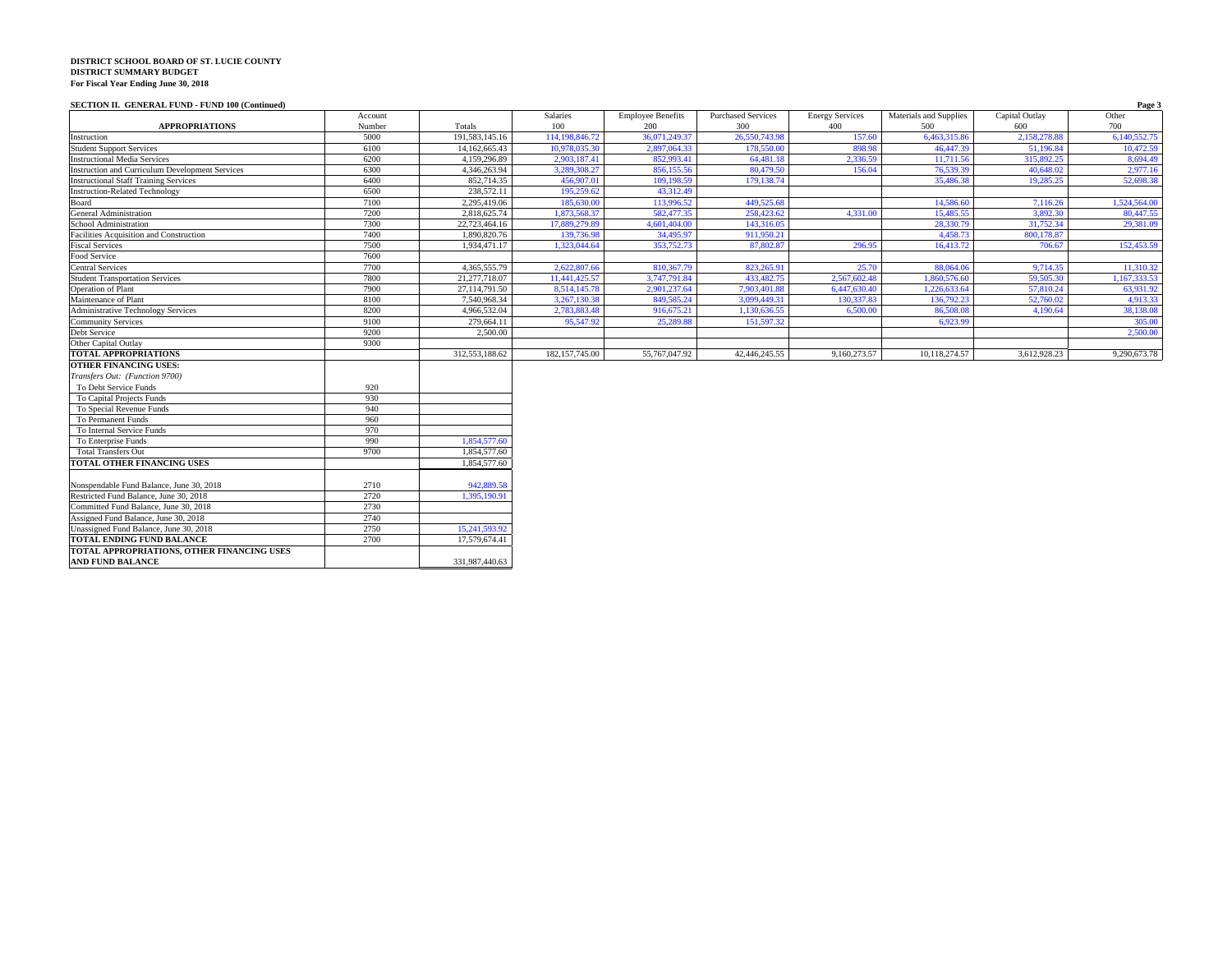| <b>SECTION III. SPECIAL REVENUE FUNDS - FOOD SERVICES - FUND 410</b> |         | Page 4           |  |  |
|----------------------------------------------------------------------|---------|------------------|--|--|
|                                                                      | Account |                  |  |  |
| <b>ESTIMATED REVENUES</b>                                            | Number  |                  |  |  |
| FEDERAL THROUGH STATE AND LOCAL:                                     |         |                  |  |  |
| National School Lunch Act                                            | 3260    | 17, 275, 121. 21 |  |  |
| <b>USDA-Donated Commodities</b>                                      | 3265    |                  |  |  |
| Federal Through Local                                                | 3280    |                  |  |  |
| Miscellaneous Federal Through State                                  | 3299    |                  |  |  |
| <b>Total Federal Through State and Local</b>                         | 3200    | 17,275,121.21    |  |  |
| STATE:                                                               |         |                  |  |  |
| School Breakfast Supplement                                          | 3337    |                  |  |  |
| School Lunch Supplement                                              | 3338    |                  |  |  |
| <b>State Through Local</b>                                           | 3380    |                  |  |  |
| Other Miscellaneous State Revenues                                   | 3399    |                  |  |  |
| <b>Total State</b>                                                   | 3300    |                  |  |  |
| LOCAL:                                                               |         |                  |  |  |
| <b>Investment Income</b>                                             | 3430    |                  |  |  |
| Gifts, Grants and Bequests                                           | 3440    |                  |  |  |
| Food Service                                                         | 3450    | 3,357,691.06     |  |  |
| Other Miscellaneous Local Sources                                    | 3495    | 10,998.06        |  |  |
| <b>Total Local</b>                                                   | 3400    | 3,368,689.12     |  |  |
| <b>TOTAL ESTIMATED REVENUES</b>                                      |         | 20,643,810.33    |  |  |
| <b>OTHER FINANCING SOURCES:</b>                                      |         |                  |  |  |
| Loans                                                                | 3720    |                  |  |  |
| Sale of Capital Assets                                               | 3730    |                  |  |  |
| <b>Loss Recoveries</b>                                               | 3740    |                  |  |  |
| Transfers In:                                                        |         |                  |  |  |
| From General Fund                                                    | 3610    |                  |  |  |
| From Debt Service Funds                                              | 3620    |                  |  |  |
| From Capital Projects Funds                                          | 3630    |                  |  |  |
| Interfund                                                            | 3650    |                  |  |  |
| From Permanent Funds                                                 | 3660    |                  |  |  |
| From Internal Service Funds                                          | 3670    |                  |  |  |
| From Enterprise Funds                                                | 3690    |                  |  |  |
| <b>Total Transfers In</b>                                            | 3600    |                  |  |  |
| <b>TOTAL OTHER FINANCING SOURCES</b>                                 |         |                  |  |  |
| Fund Balance, July 1, 2017                                           | 2800    | 6,742,413.30     |  |  |
| <b>TOTAL ESTIMATED REVENUES, OTHER FINANCING</b>                     |         |                  |  |  |
| <b>SOURCES AND FUND BALANCE</b>                                      |         | 27,386,223.63    |  |  |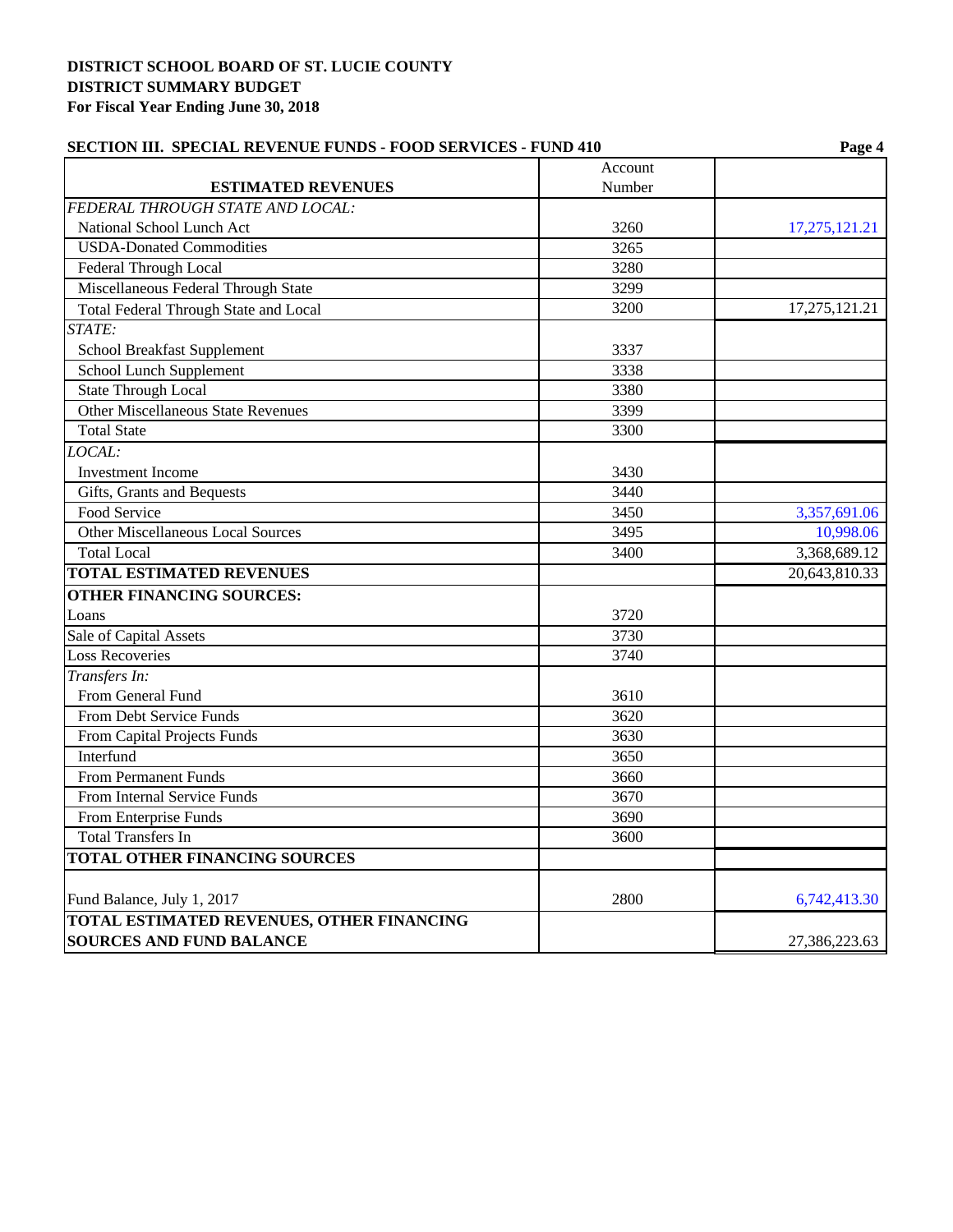## **SECTION III. SPECIAL REVENUE FUNDS - FOOD SERVICES - FUND 410 (CONTINUED) Page 5**

|                                            | Account |               |
|--------------------------------------------|---------|---------------|
| <b>APPROPRIATIONS</b>                      | Number  |               |
| Food Services: (Function 7600)             |         |               |
| Salaries                                   | 100     | 6,055,021.74  |
| <b>Employee Benefits</b>                   | 200     | 2,904,946.82  |
| <b>Purchased Services</b>                  | 300     | 492,954.80    |
| <b>Energy Services</b>                     | 400     | 180,506.18    |
| Materials and Supplies                     | 500     | 10,274,606.77 |
| Capital Outlay                             | 600     | 1,349,552.34  |
| Other                                      | 700     | 165,619.61    |
| Capital Outlay (Function 9300)             | 600     |               |
| <b>TOTAL APPROPRIATIONS</b>                |         | 21,423,208.26 |
| <b>OTHER FINANCING USES:</b>               |         |               |
| Transfers Out (Function 9700)              |         |               |
| To General Fund                            | 910     |               |
| <b>To Debt Service Funds</b>               | 920     |               |
| To Capital Projects Funds                  | 930     |               |
| Interfund                                  | 950     |               |
| <b>To Permanent Funds</b>                  | 960     |               |
| To Internal Service Funds                  | 970     |               |
| To Enterprise Funds                        | 990     |               |
| <b>Total Transfers Out</b>                 | 9700    |               |
| <b>TOTAL OTHER FINANCING USES</b>          |         |               |
| Nonspendable Fund Balance, June 30, 2018   | 2710    |               |
| Restricted Fund Balance, June 30, 2018     | 2720    |               |
| Committed Fund Balance, June 30, 2018      | 2730    |               |
| Assigned Fund Balance, June 30, 2018       | 2740    |               |
| Unassigned Fund Balance, June 30, 2018     | 2750    |               |
| <b>TOTAL ENDING FUND BALANCE</b>           | 2700    | 5,963,015.37  |
| TOTAL APPROPRIATIONS, OTHER FINANCING USES |         |               |
| <b>AND FUND BALANCE</b>                    |         | 27,386,223.63 |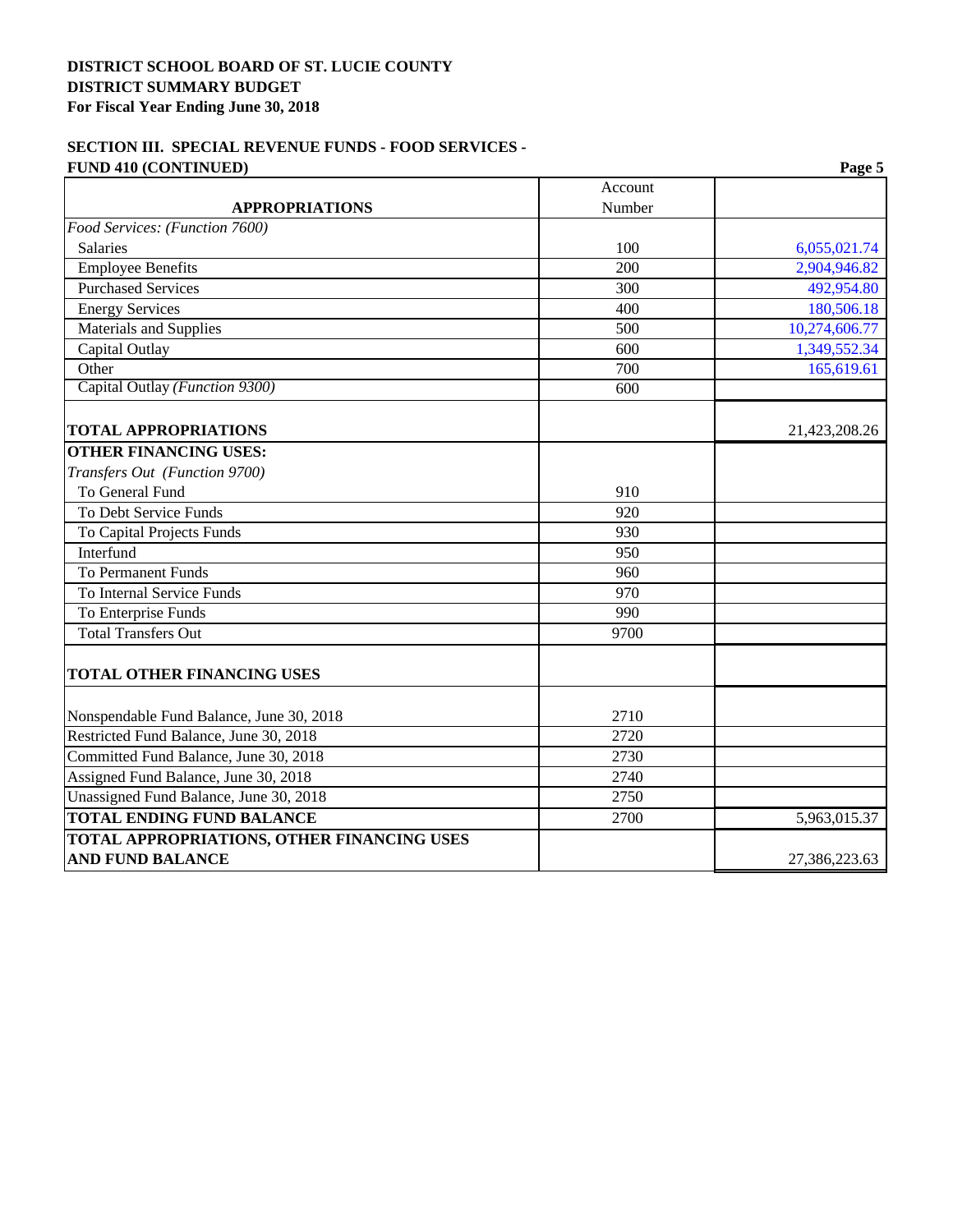## **SECTION IV. SPECIAL REVENUE FUNDS - OTHER FEDERAL PROGRAMS - FUND 420** Page 6

|                                                                         | Account |               |
|-------------------------------------------------------------------------|---------|---------------|
| <b>ESTIMATED REVENUES</b>                                               | Number  |               |
| <b>FEDERAL DIRECT:</b>                                                  |         |               |
| <b>Head Start</b>                                                       | 3130    |               |
| Workforce Innovation and Opportunity Act                                | 3170    |               |
| <b>Community Action Programs</b>                                        | 3180    |               |
| Reserve Officers Training Corps (ROTC)                                  | 3191    |               |
| Pell Grants                                                             | 3192    |               |
| Miscellaneous Federal Direct                                            | 3199    |               |
| <b>Total Federal Direct</b>                                             | 3100    |               |
| FEDERAL THROUGH STATE AND LOCAL:                                        |         |               |
| Career and Technical Education                                          | 3201    | 20,227.44     |
| Medicaid                                                                | 3202    |               |
| Workforce Innovation and Opportunity Act                                | 3220    |               |
| Teacher and Principal Training and Recruiting - Title II, Part A        | 3225    |               |
| Math and Science Partnerships - Title II, Part B                        | 3226    | 277,995.48    |
| Individuals with Disabilities Education Act (IDEA)                      | 3230    | 9,574,194.94  |
| Elementary and Secondary Education Act, Title I                         | 3240    | 203,395.21    |
| Language Instruction - Title III                                        | 3241    | 12,682,065.59 |
| Twenty-First Century Schools - Title IV                                 | 3242    |               |
| Federal Through Local                                                   | 3280    |               |
| Miscellaneous Federal Through State                                     | 3299    | 267,177.37    |
| Total Federal Through State And Local                                   | 3200    | 23,025,056.03 |
| STATE:                                                                  |         |               |
|                                                                         |         |               |
| <b>State Through Local</b><br><b>Other Miscellaneous State Revenues</b> | 3380    |               |
|                                                                         | 3399    | 119,467.00    |
| <b>Total State</b>                                                      | 3300    | 119,467.00    |
| LOCAL:                                                                  |         |               |
| <b>Investment</b> Income                                                | 3430    |               |
| Gifts, Grants and Bequests                                              | 3440    |               |
| <b>Adult General Education Course Fees</b>                              | 3461    |               |
| Other Miscellaneous Local Sources                                       | 3495    | 350,327.87    |
| <b>Total Local</b>                                                      | 3400    | 350, 327.87   |
| <b>TOTAL ESTIMATED REVENUES</b>                                         |         | 23,494,850.90 |
| <b>OTHER FINANCING SOURCES:</b>                                         |         |               |
| Loans                                                                   | 3720    |               |
| Sale of Capital Assets                                                  | 3730    |               |
| <b>Loss Recoveries</b>                                                  | 3740    |               |
| Transfers In:                                                           |         |               |
| From General Fund                                                       | 3610    |               |
| From Debt Service Funds                                                 | 3620    |               |
| From Capital Projects Funds                                             | 3630    |               |
| Interfund                                                               | 3650    |               |
| From Permanent Funds                                                    | 3660    |               |
| From Internal Service Funds                                             | 3670    |               |
| From Enterprise Funds                                                   | 3690    |               |
| <b>Total Transfers In</b>                                               | 3600    |               |
| <b>TOTAL OTHER FINANCING SOURCES</b>                                    |         |               |
|                                                                         |         |               |
| Fund Balance, July 1, 2017                                              | 2800    |               |
| TOTAL ESTIMATED REVENUES, OTHER FINANCING                               |         |               |
| <b>SOURCES AND FUND BALANCE</b>                                         |         | 23,494,850.90 |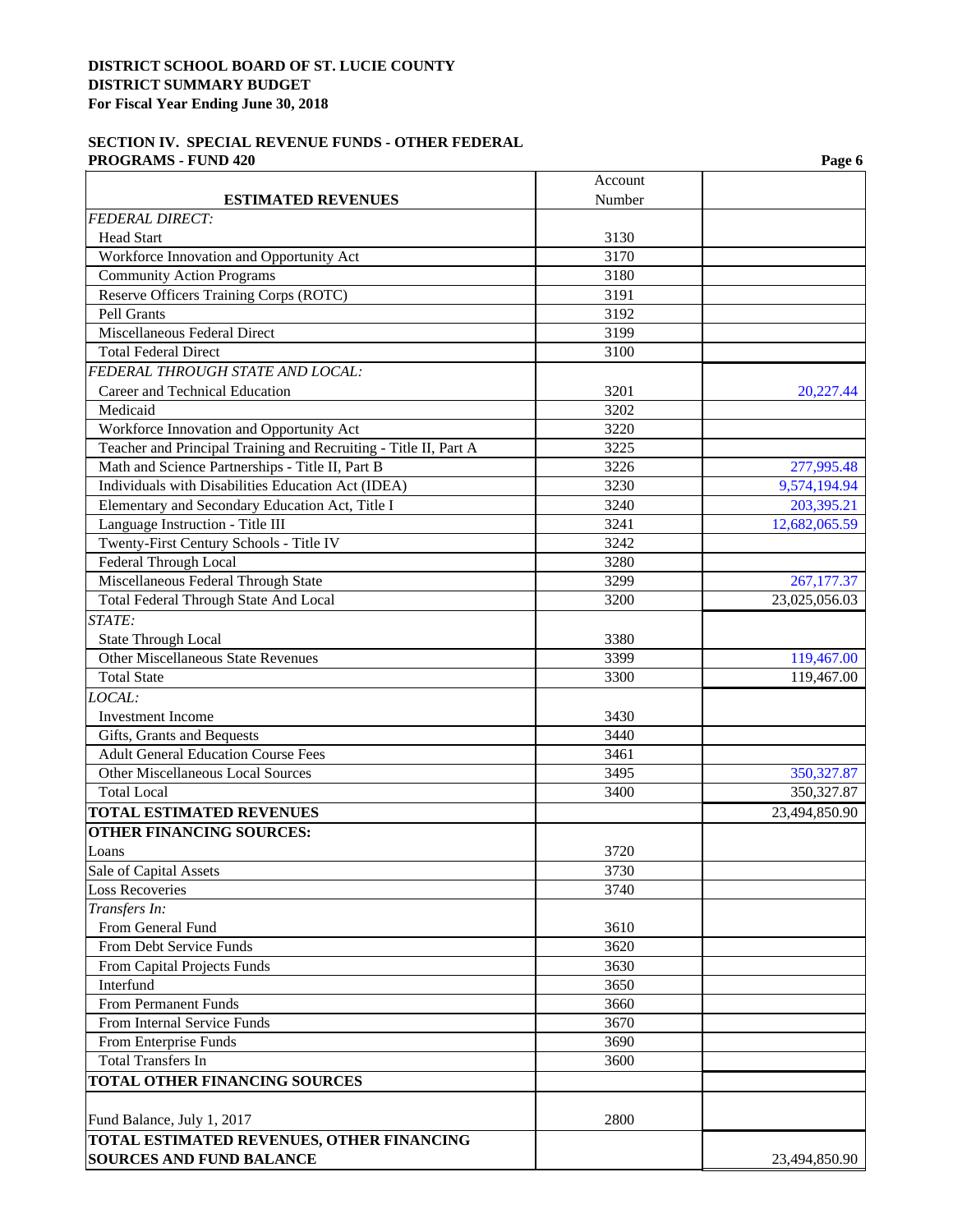#### **SECTION IV. SPECIAL REVENUE FUNDS - OTHER FEDERAL PROGRAMS - FUND 420 (Continued) Page 7**

| <b>APPROPRIATIONS</b>                                  | Account<br>Number | Totals        | Salaries<br>100 | <b>Employee Benefits</b><br>200 | <b>Purchased Services</b><br>300 | <b>Energy Services</b><br>400 | Materials and Supplies<br>500 | Capital Outlay<br>600 | Other<br>700 |
|--------------------------------------------------------|-------------------|---------------|-----------------|---------------------------------|----------------------------------|-------------------------------|-------------------------------|-----------------------|--------------|
| Instruction                                            | 5000              | 12,787,303.80 | 6.138.687.41    | 2,532,011.31                    | 1,619,718.30                     |                               | 2,118,511.23                  | 354,710.94            | 23,664.61    |
| <b>Student Support Services</b>                        | 6100              |               |                 |                                 |                                  |                               |                               |                       |              |
| <b>Instructional Media Services</b>                    | 6200              | 628,238,73    | 352,444.52      | 39,482.12                       | 28,148.17                        |                               | 208,163.92                    |                       |              |
| <b>Instruction and Curriculum Development Services</b> | 6300              | 3,014,601.75  | 2,030,781.04    | 716,350.76                      | 130,432.35                       |                               | 97,814.88                     | 23,293.28             | 15,929.44    |
| <b>Instructional Staff Training Services</b>           | 6400              | 4,749,194.95  | 3,329,826.26    | 870,001.48                      | 257,337.45                       |                               | 83,977.70                     |                       | 208,052.06   |
| <b>Instruction-Related Technology</b>                  | 6500              | 869.00        |                 |                                 |                                  |                               |                               | 869.00                |              |
| Board                                                  | 7100              |               |                 |                                 |                                  |                               |                               |                       |              |
| <b>General Administration</b>                          | 7200              | 868,521.85    |                 |                                 |                                  |                               |                               |                       | 868,521.85   |
| School Administration                                  | 7300              | 14,455.90     | 14,455.90       |                                 |                                  |                               |                               |                       |              |
| Facilities Acquisition and Construction                | 7400              |               |                 |                                 |                                  |                               |                               |                       |              |
| <b>Fiscal Services</b>                                 | 7500              | 116,337.00    | 116,337.00      |                                 |                                  |                               |                               |                       |              |
| Food Services                                          | 7600              |               |                 |                                 |                                  |                               |                               |                       |              |
| <b>Central Services</b>                                | 7700              | 12,252.75     |                 |                                 | 11,019.97                        |                               |                               |                       | 1,232.78     |
| <b>Student Transportation Services</b>                 | 7800              | 1,245,869.90  | 547,241.23      | 222,688.47                      | 455,448.20                       | 9,900.00                      |                               |                       | 10,592.00    |
| <b>Operation of Plant</b>                              | 7900              | 2.947.00      |                 |                                 | 2,947.00                         |                               |                               |                       |              |
| Maintenance of Plant                                   | 8100              |               |                 |                                 |                                  |                               |                               |                       |              |
| <b>Administrative Technology Services</b>              | 8200              |               |                 |                                 |                                  |                               |                               |                       |              |
| <b>Community Services</b>                              | 9100              | 54,258.27     | 24,964.46       | 15,473.81                       | 13,820.00                        |                               |                               |                       |              |
| Other Capital Outlay                                   | 9300              |               |                 |                                 |                                  |                               |                               |                       |              |
| TOTAL APPROPRIATIONS                                   |                   | 23.494.850.90 | 12,554,737.82   | 4,396,007.95                    | 2,518,871.44                     | 9,900.00                      | 2,508,467.73                  | 378,873.22            | 1,127,992.74 |
| <b>OTHER FINANCING USES:</b>                           |                   |               |                 |                                 |                                  |                               |                               |                       |              |
| Transfers Out: (Function 9700)                         |                   |               |                 |                                 |                                  |                               |                               |                       |              |
| To General Fund                                        | 910               |               |                 |                                 |                                  |                               |                               |                       |              |
| To Debt Service Funds                                  | 920               |               |                 |                                 |                                  |                               |                               |                       |              |
| To Capital Projects Funds                              | 930               |               |                 |                                 |                                  |                               |                               |                       |              |
| Interfund                                              | 950               |               |                 |                                 |                                  |                               |                               |                       |              |
| To Permanent Funds                                     | 960               |               |                 |                                 |                                  |                               |                               |                       |              |
| To Internal Service Funds                              | 970               |               |                 |                                 |                                  |                               |                               |                       |              |
| To Enterprise Funds                                    | 990               |               |                 |                                 |                                  |                               |                               |                       |              |
| <b>Total Transfers Out</b>                             | 9700              |               |                 |                                 |                                  |                               |                               |                       |              |
| TOTAL OTHER FINANCING USES                             |                   |               |                 |                                 |                                  |                               |                               |                       |              |
| Nonspendable Fund Balance, June 30, 2018               | 2710              |               |                 |                                 |                                  |                               |                               |                       |              |
| Restricted Fund Balance, June 30, 2018                 | 2720              |               |                 |                                 |                                  |                               |                               |                       |              |
|                                                        |                   |               |                 |                                 |                                  |                               |                               |                       |              |
| Committed Fund Balance, June 30, 2018                  | 2730              |               |                 |                                 |                                  |                               |                               |                       |              |
| Assigned Fund Balance, June 30, 2018                   | 2740              |               |                 |                                 |                                  |                               |                               |                       |              |
| Unassigned Fund Balance, June 30, 2018                 | 2750              |               |                 |                                 |                                  |                               |                               |                       |              |
| TOTAL ENDING FUND BALANCE                              | 2700              |               |                 |                                 |                                  |                               |                               |                       |              |
| TOTAL APPROPRIATIONS, OTHER FINANCING USES             |                   |               |                 |                                 |                                  |                               |                               |                       |              |

**TOTAL APPROPRIATIONS, OTHER FINANCING USES AND FUND BALANCE** 23,494,850.90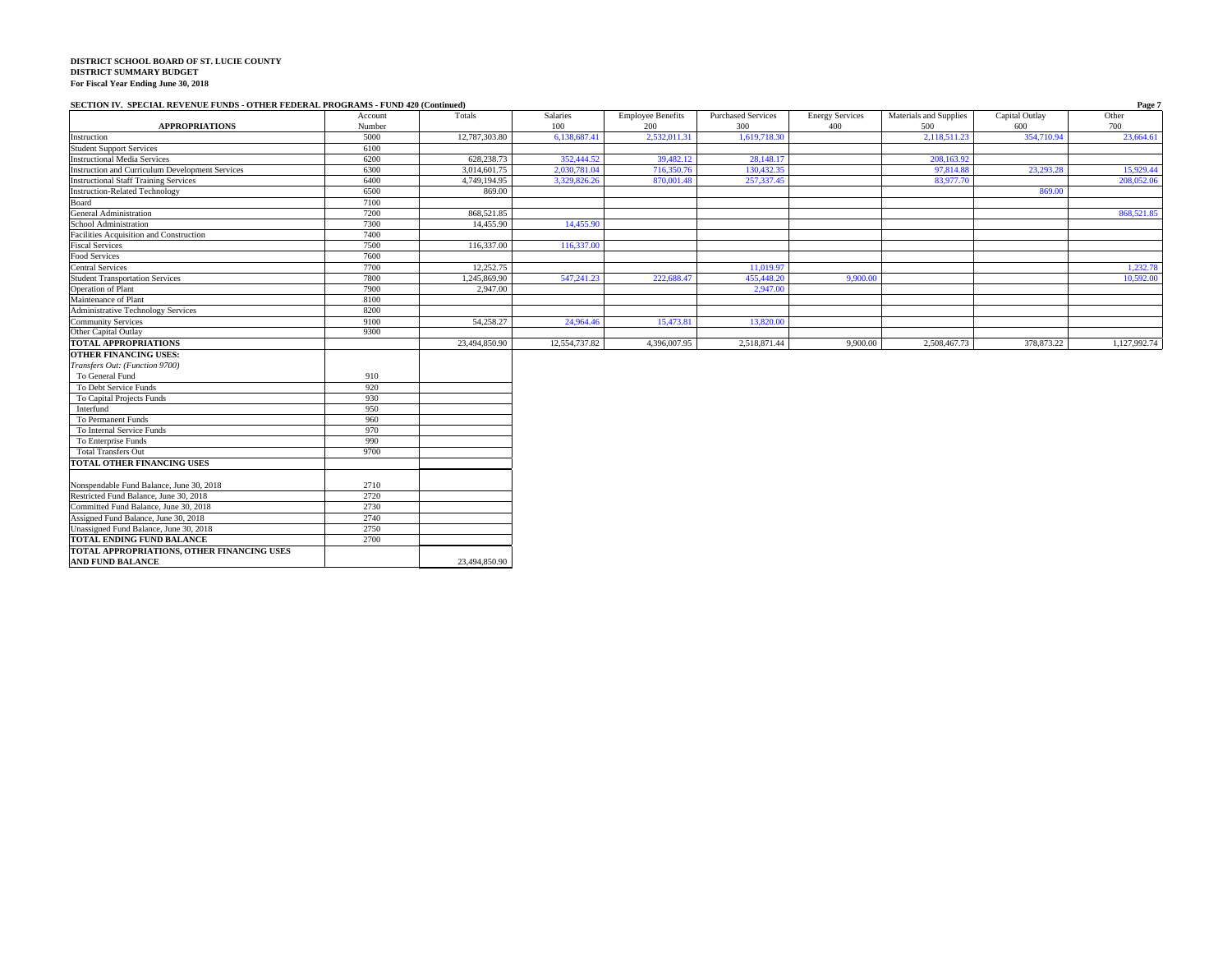| SECTION V. SPECIAL REVENUE FUNDS - MISCELLANEOUS - FUND 490 | Page 8 |  |  |
|-------------------------------------------------------------|--------|--|--|
| Account                                                     |        |  |  |
| Number                                                      |        |  |  |
|                                                             |        |  |  |
| 3280                                                        |        |  |  |
| 3200                                                        |        |  |  |
|                                                             |        |  |  |
| 3430                                                        |        |  |  |
| 3440                                                        |        |  |  |
| 3495                                                        |        |  |  |
| 3400                                                        |        |  |  |
| 3000                                                        |        |  |  |
|                                                             |        |  |  |
|                                                             |        |  |  |
| 3610                                                        |        |  |  |
| 3620                                                        |        |  |  |
| 3630                                                        |        |  |  |
| 3650                                                        |        |  |  |
| 3660                                                        |        |  |  |
| 3670                                                        |        |  |  |
| 3690                                                        |        |  |  |
| 3600                                                        |        |  |  |
|                                                             |        |  |  |
|                                                             |        |  |  |
|                                                             |        |  |  |
|                                                             |        |  |  |
|                                                             | 2800   |  |  |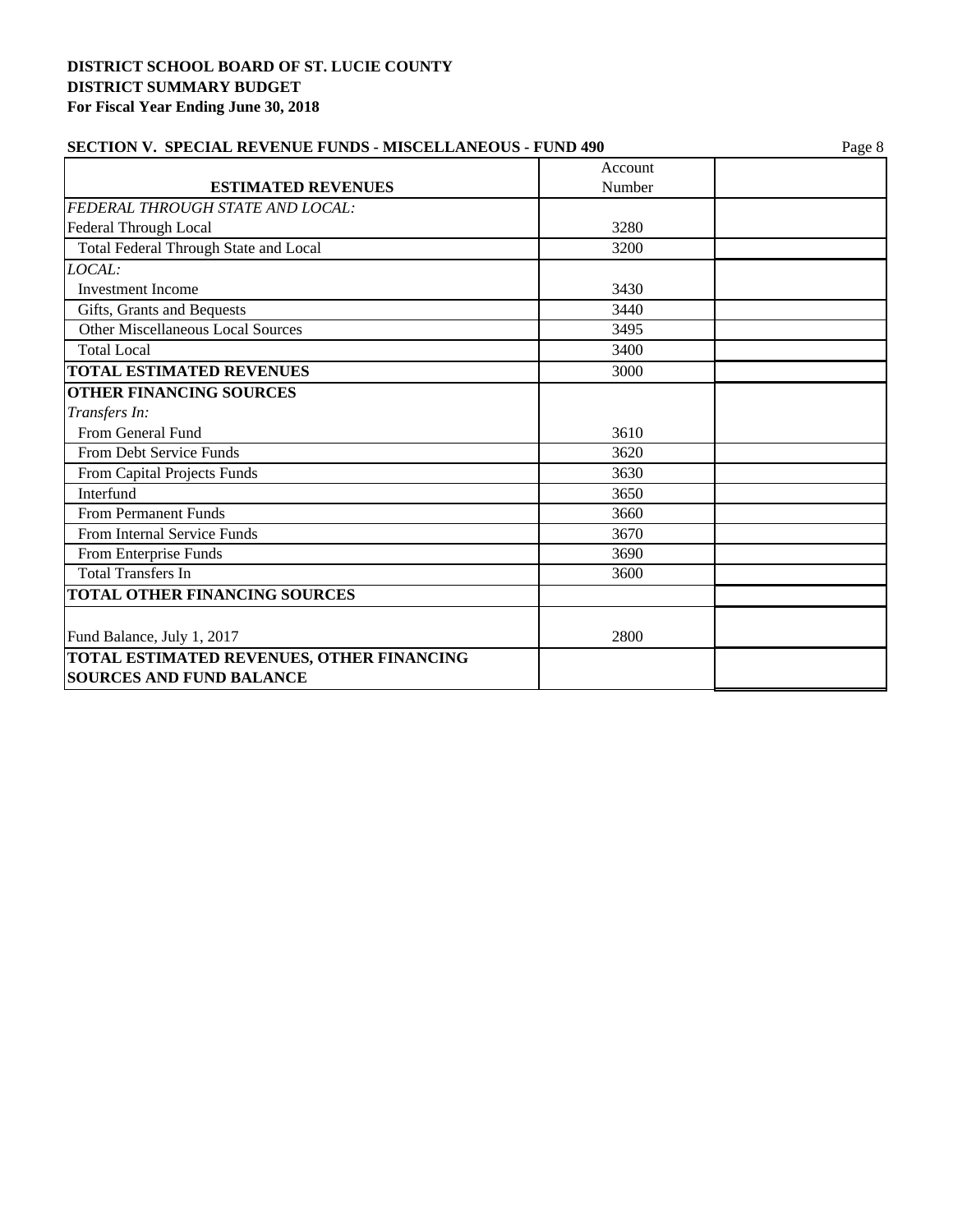## **SECTION V. SPECIAL REVENUE FUNDS - MISCELLANEOUS - FUND 490 (Continued)** Page 9

|                                                        | Account | Totals | Salaries | <b>Employee Benefits</b> | <b>Purchased Services</b> | <b>Energy Services</b> | Materials and Supplies | Capital Outlay | Other |
|--------------------------------------------------------|---------|--------|----------|--------------------------|---------------------------|------------------------|------------------------|----------------|-------|
| <b>APPROPRIATIONS</b>                                  | Number  |        | 100      | 200                      | 300                       | 400                    | 500                    | 600            | 700   |
| Instruction                                            | 5000    |        |          |                          |                           |                        |                        |                |       |
| <b>Student Support Services</b>                        | 6100    |        |          |                          |                           |                        |                        |                |       |
| <b>Instructional Media Services</b>                    | 6200    |        |          |                          |                           |                        |                        |                |       |
| <b>Instruction and Curriculum Development Services</b> | 6300    |        |          |                          |                           |                        |                        |                |       |
| <b>Instructional Staff Training Services</b>           | 6400    |        |          |                          |                           |                        |                        |                |       |
| <b>Instruction-Related Technology</b>                  | 6500    |        |          |                          |                           |                        |                        |                |       |
| Board                                                  | 7100    |        |          |                          |                           |                        |                        |                |       |
| <b>General Administration</b>                          | 7200    |        |          |                          |                           |                        |                        |                |       |
| School Administration                                  | 7300    |        |          |                          |                           |                        |                        |                |       |
| Facilities Acquisition and Construction                | 7400    |        |          |                          |                           |                        |                        |                |       |
| <b>Fiscal Services</b>                                 | 7500    |        |          |                          |                           |                        |                        |                |       |
| <b>Central Services</b>                                | 7700    |        |          |                          |                           |                        |                        |                |       |
| <b>Student Transportation Services</b>                 | 7800    |        |          |                          |                           |                        |                        |                |       |
| Operation of Plant                                     | 7900    |        |          |                          |                           |                        |                        |                |       |
| Maintenance of Plant                                   | 8100    |        |          |                          |                           |                        |                        |                |       |
| <b>Administrative Technology Services</b>              | 8200    |        |          |                          |                           |                        |                        |                |       |
| <b>Community Services</b>                              | 9100    |        |          |                          |                           |                        |                        |                |       |
| Other Capital Outlay                                   | 9300    |        |          |                          |                           |                        |                        |                |       |
| <b>TOTAL APPROPRIATIONS</b>                            |         |        |          |                          |                           |                        |                        |                |       |
| <b>OTHER FINANCING USES:</b>                           |         |        |          |                          |                           |                        |                        |                |       |
| Transfers Out: (Function 9700)                         |         |        |          |                          |                           |                        |                        |                |       |
| To General Fund                                        | 910     |        |          |                          |                           |                        |                        |                |       |
| To Debt Service Funds                                  | 920     |        |          |                          |                           |                        |                        |                |       |
| To Capital Projects Funds                              | 930     |        |          |                          |                           |                        |                        |                |       |
| Interfund                                              | 950     |        |          |                          |                           |                        |                        |                |       |
| To Permanent Funds                                     | 960     |        |          |                          |                           |                        |                        |                |       |
| To Internal Service Funds                              | 970     |        |          |                          |                           |                        |                        |                |       |
| To Enterprise Funds                                    | 990     |        |          |                          |                           |                        |                        |                |       |
| <b>Total Transfers Out</b>                             | 9700    |        |          |                          |                           |                        |                        |                |       |
| TOTAL OTHER FINANCING USES                             |         |        |          |                          |                           |                        |                        |                |       |
|                                                        |         |        |          |                          |                           |                        |                        |                |       |
| Nonspendable Fund Balance, June 30, 2018               | 2710    |        |          |                          |                           |                        |                        |                |       |
| Restricted Fund Balance, June 30, 2018                 | 2720    |        |          |                          |                           |                        |                        |                |       |
| Committed Fund Balance, June 30, 2018                  | 2730    |        |          |                          |                           |                        |                        |                |       |
| Assigned Fund Balance, June 30, 2018                   | 2740    |        |          |                          |                           |                        |                        |                |       |
| Unassigned Fund Balance, June 30, 2018                 | 2750    |        |          |                          |                           |                        |                        |                |       |
| TOTAL ENDING FUND BALANCE                              | 2700    |        |          |                          |                           |                        |                        |                |       |
| TOTAL APPROPRIATIONS, OTHER FINANCING USES             |         |        |          |                          |                           |                        |                        |                |       |
| <b>AND FUND BALANCE</b>                                |         |        |          |                          |                           |                        |                        |                |       |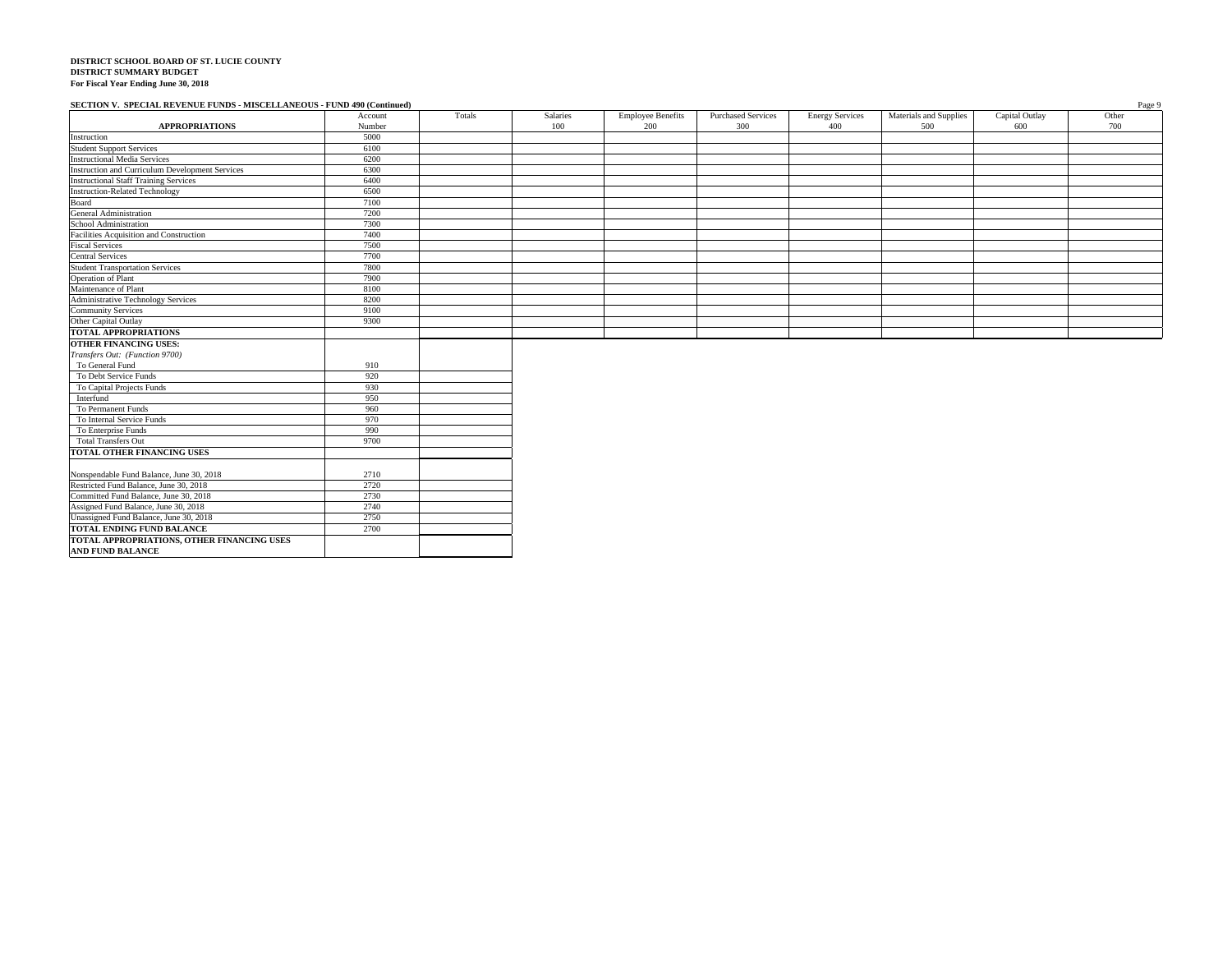#### **SECTION VI. DEBT SERVICE FUNDS** Page 10

|                                                    |         |                  | 210          | 220         | 230                  | 240           | 250          | 290           | 299                   |
|----------------------------------------------------|---------|------------------|--------------|-------------|----------------------|---------------|--------------|---------------|-----------------------|
| <b>ESTIMATED REVENUES</b>                          | Account | Totals           | SBE/COBI     | Special Act | Sections 1011.14 &   | Motor Vehicle | District     | Other         | <b>ARRA</b> Economic  |
|                                                    | Number  |                  | <b>Bonds</b> | Bonds       | 1011.15, F.S., Loans | Revenue Bonds | <b>Bonds</b> | Debt Service  | Stimulus Debt Service |
| <b>FEDERAL DIRECT SOURCES:</b>                     |         |                  |              |             |                      |               |              |               |                       |
| Miscellaneous Federal Direct                       | 3199    |                  |              |             |                      |               |              |               |                       |
| <b>Total Federal Direct Sources</b>                | 3100    |                  |              |             |                      |               |              |               |                       |
| FEDERAL THROUGH STATE AND LOCAL:                   |         |                  |              |             |                      |               |              |               |                       |
| Miscellaneous Federal Through State                | 3299    |                  |              |             |                      |               |              |               |                       |
| Total Federal Through State and Local              | 3200    |                  |              |             |                      |               |              |               |                       |
| <b>STATE SOURCES:</b>                              |         |                  |              |             |                      |               |              |               |                       |
| CO&DS Withheld for SBE/COBI Bonds                  | 3322    | 181,118.51       | 181,118.51   |             |                      |               |              |               |                       |
| SBE/COBI Bond Interest                             | 3326    |                  |              |             |                      |               |              |               |                       |
| Sales Tax Distribution (s. 212.20(6)(d)6.a., F.S.) | 3341    | 222,995.65       |              | 222,995.65  |                      |               |              |               |                       |
| <b>Total State Sources</b>                         | 3300    | 404,114.16       | 181,118.51   | 222,995.65  |                      |               |              |               |                       |
| <b>LOCAL SOURCES:</b>                              |         |                  |              |             |                      |               |              |               |                       |
| <b>District Debt Service Taxes</b>                 | 3412    |                  |              |             |                      |               |              |               |                       |
| County Local Sales Tax                             | 3418    |                  |              |             |                      |               |              |               |                       |
| School District Local Sales Tax                    | 3419    |                  |              |             |                      |               |              |               |                       |
| Tax Redemptions                                    | 3421    |                  |              |             |                      |               |              |               |                       |
| Excess Fees                                        | 3423    |                  |              |             |                      |               |              |               |                       |
| Rent                                               | 3425    |                  |              |             |                      |               |              |               |                       |
| Investment Income                                  | 3430    |                  |              |             |                      |               |              |               |                       |
| Gifts, Grants and Bequests                         | 3440    |                  |              |             |                      |               |              |               |                       |
| <b>Total Local Sources</b>                         | 3400    |                  |              |             |                      |               |              |               |                       |
| <b>TOTAL ESTIMATED REVENUES</b>                    |         | 404,114.16       | 181,118.51   | 222,995.65  |                      |               |              |               |                       |
| <b>OTHER FINANCING SOURCES:</b>                    |         |                  |              |             |                      |               |              |               |                       |
| <b>Issuance of Bonds</b>                           | 3710    |                  |              |             |                      |               |              |               |                       |
| Loans                                              | 3720    |                  |              |             |                      |               |              |               |                       |
| Proceeds of Lease-Purchase Agreements              | 3750    |                  |              |             |                      |               |              |               |                       |
| Premium on Long-term Debt                          | 3790    |                  |              |             |                      |               |              |               |                       |
| Transfers In:                                      |         |                  |              |             |                      |               |              |               |                       |
| From General Fund                                  | 3610    |                  |              |             |                      |               |              |               |                       |
| From Capital Projects Funds                        | 3630    | 26,509,060.83    |              |             |                      |               |              | 26,509,060.83 |                       |
| From Special Revenue Funds                         | 3640    |                  |              |             |                      |               |              |               |                       |
| Interfund (Debt Service Only)                      | 3650    |                  |              |             |                      |               |              |               |                       |
| From Permanent Funds                               | 3660    |                  |              |             |                      |               |              |               |                       |
| From Internal Service Funds                        | 3670    |                  |              |             |                      |               |              |               |                       |
| From Enterprise Funds                              | 3690    |                  |              |             |                      |               |              |               |                       |
| <b>Total Transfers In</b>                          | 3600    | 26,509,060.83    |              |             |                      |               |              | 26,509,060.83 |                       |
| TOTAL OTHER FINANCING SOURCES                      |         | 26,509,060.83    |              |             |                      |               |              | 26,509,060.83 |                       |
|                                                    |         |                  |              |             |                      |               |              |               |                       |
| Fund Balance, July 1, 2017                         | 2800    | 21,228,112.85    | 19,230.44    | 149,248.80  | 18,004.60            |               |              | 21.041.629.01 |                       |
| TOTAL ESTIMATED REVENUES, OTHER FINANCING          |         |                  |              |             |                      |               |              |               |                       |
| <b>SOURCES AND FUND BALANCES</b>                   |         | 48, 141, 287. 84 | 200,348.95   | 372,244.45  | 18,004.60            |               |              | 47,550,689.84 |                       |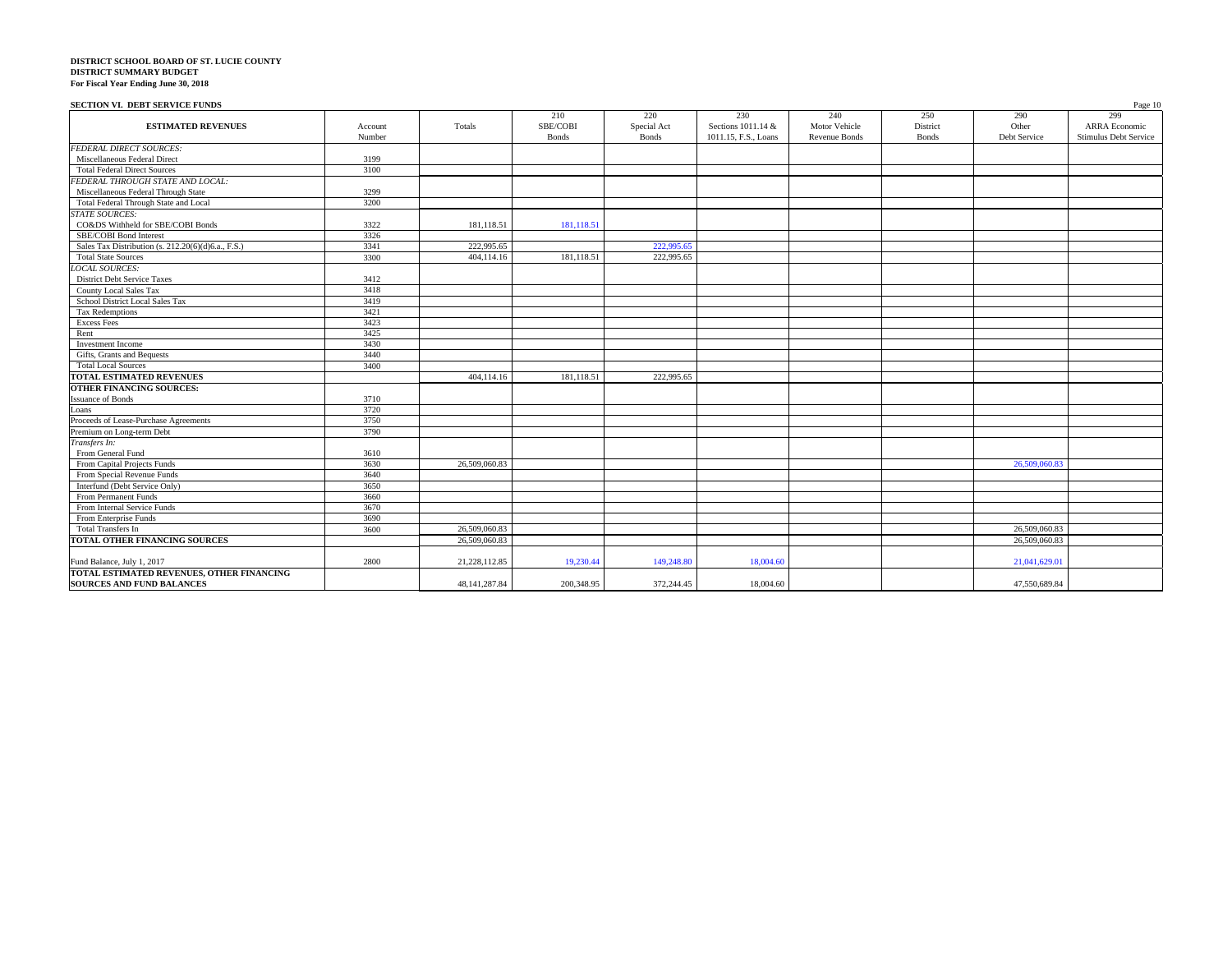### **SECTION VI. DEBT SERVICE FUNDS (Continued)** Page 11

|                                                   |         |                  | 210          | 220          | 230                  | 240                  | 250          | 290           | $\ldots$<br>299       |
|---------------------------------------------------|---------|------------------|--------------|--------------|----------------------|----------------------|--------------|---------------|-----------------------|
| <b>APPROPRIATIONS</b>                             | Account | Totals           | SBE/COBI     | Special Act  | Sections 1011.14 &   | Motor Vehicle        | District     | Other         | <b>ARRA</b> Economic  |
|                                                   | Number  |                  | <b>Bonds</b> | <b>Bonds</b> | 1011.15, F.S., Loans | <b>Revenue Bonds</b> | <b>Bonds</b> | Debt Service  | Stimulus Debt Service |
| Debt Service: (Function 9200)                     |         |                  |              |              |                      |                      |              |               |                       |
| Redemption of Principal                           | 710     | 23,432,117.65    | 157,000.00   | 110,000,00   |                      |                      |              | 23,165,117.65 |                       |
| Interest                                          | 720     | 13,978,332.75    | 22,360,00    | 109,000,00   |                      |                      |              | 13,846,972.75 |                       |
| Dues and Fees                                     | 730     | 45,498.34        | 1.758.51     | 3.995.65     |                      |                      |              | 39,744.18     |                       |
| Miscellaneous                                     | 790     |                  |              |              |                      |                      |              |               |                       |
| <b>TOTAL APPROPRIATIONS</b>                       | 9200    | 37,455,948.74    | 181,118.51   | 222,995.65   |                      |                      |              | 37,051,834.58 |                       |
| <b>OTHER FINANCING USES:</b>                      |         |                  |              |              |                      |                      |              |               |                       |
| Payments to Refunding Escrow Agent Function 9299) | 760     |                  |              |              |                      |                      |              |               |                       |
| Transfers Out: (Function 9700)                    |         |                  |              |              |                      |                      |              |               |                       |
| To General Fund                                   | 910     |                  |              |              |                      |                      |              |               |                       |
| To Capital Projects Funds                         | 930     |                  |              |              |                      |                      |              |               |                       |
| To Special Revenue Funds                          | 940     |                  |              |              |                      |                      |              |               |                       |
| Interfund (Debt Service Only)                     | 950     |                  |              |              |                      |                      |              |               |                       |
| To Permanent Funds                                | 960     |                  |              |              |                      |                      |              |               |                       |
| To Internal Service Funds                         | 970     |                  |              |              |                      |                      |              |               |                       |
| To Enterprise Funds                               | 990     |                  |              |              |                      |                      |              |               |                       |
| <b>Total Transfers Out</b>                        | 9700    |                  |              |              |                      |                      |              |               |                       |
| TOTAL OTHER FINANCING USES                        |         |                  |              |              |                      |                      |              |               |                       |
|                                                   |         |                  |              |              |                      |                      |              |               |                       |
| Nonspendable Fund Balance, June 30, 2018          | 2710    |                  |              |              |                      |                      |              |               |                       |
| Restricted Fund Balance, June 30, 2018            | 2720    |                  |              |              |                      |                      |              |               |                       |
| Committed Fund Balance, June 30, 2018             | 2730    |                  |              |              |                      |                      |              |               |                       |
| Assigned Fund Balance, June 30, 2018              | 2740    |                  |              |              |                      |                      |              |               |                       |
| Unassigned Fund Balance, June 30, 2018            | 2750    |                  |              |              |                      |                      |              |               |                       |
| <b>TOTAL ENDING FUND BALANCES</b>                 | 2700    | 10,685,339.10    | 19,230.44    | 149,248.80   | 18,004.60            |                      |              | 10,498,855.26 |                       |
| TOTAL APPROPRIATIONS, OTHER FINANCING USES        |         |                  |              |              |                      |                      |              |               |                       |
| <b>AND FUND BALANCES</b>                          |         | 48, 141, 287. 84 | 200,348.95   | 372,244.45   | 18,004.60            |                      |              | 47,550,689.84 |                       |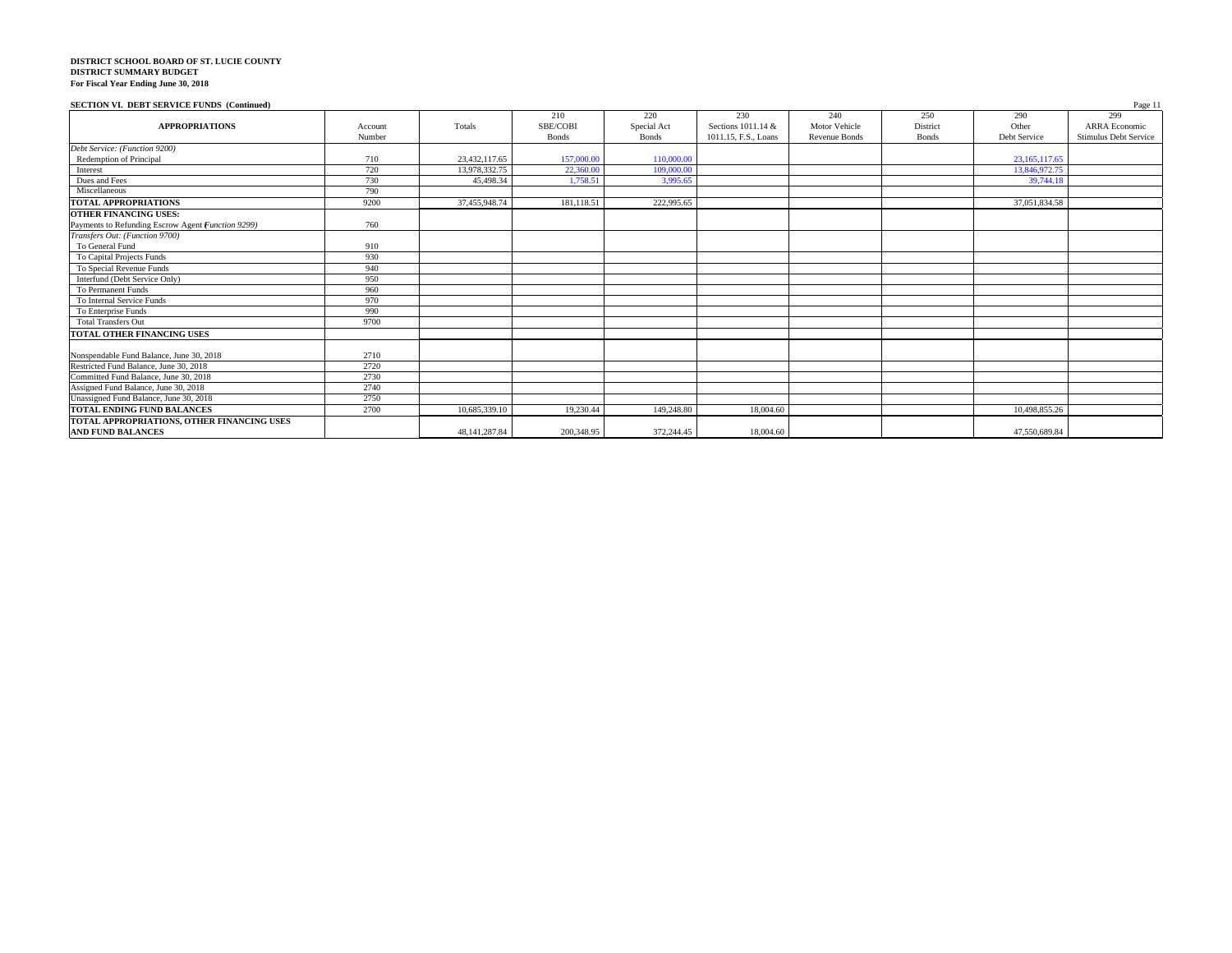| SECTION VII. CAPITAL PROJECTS FUNDS                         |               |                    |              |                    |                         |          |                |                           |             |               | Page 12           |
|-------------------------------------------------------------|---------------|--------------------|--------------|--------------------|-------------------------|----------|----------------|---------------------------|-------------|---------------|-------------------|
|                                                             |               | 310                | 320          | 330                | 340                     | 350      | 360            | 370                       | 380         | 390           | 399               |
| Account                                                     | Totals        | Capital Outlay     | Special      | Sections 1011.14 & | <b>Public Education</b> | District | Capital Outlay | Nonvoted Capital          | Voted       | Other         | ARRA              |
| <b>ESTIMATED REVENUES</b><br>Number                         |               | <b>Bond Issues</b> | Act          | 1011.15, F.S.,     | Capital Outlay          | Bonds    | and            | Improvement               | Capital     | Capital       | Economic Stimulus |
|                                                             |               | (COBI)             | <b>Bonds</b> | Loans              | (PECO)                  |          | Debt Service   | (Section 1011.71(2), F.S. | Improvement | Projects      | Capital Projects  |
| <b>FEDERAL DIRECT SOURCES:</b>                              |               |                    |              |                    |                         |          |                |                           |             |               |                   |
| Miscellaneous Federal Direct<br>3199                        |               |                    |              |                    |                         |          |                |                           |             |               |                   |
| <b>Total Federal Direct Sources</b><br>3100                 |               |                    |              |                    |                         |          |                |                           |             |               |                   |
| FEDERAL THROUGH STATE AND LOCAL:                            |               |                    |              |                    |                         |          |                |                           |             |               |                   |
| Miscellaneous Federal Through State<br>3299                 |               |                    |              |                    |                         |          |                |                           |             |               |                   |
| 3200<br>Total Federal Through State and Local               |               |                    |              |                    |                         |          |                |                           |             |               |                   |
| <b>STATE SOURCES:</b>                                       |               |                    |              |                    |                         |          |                |                           |             |               |                   |
| CO&DS Distributed<br>3321                                   | 594,400.00    |                    |              |                    |                         |          | 594,400.00     |                           |             |               |                   |
| Interest on Undistributed CO&DS<br>3325                     |               |                    |              |                    |                         |          |                |                           |             |               |                   |
| 3341<br>Sales Tax Distribution (s. 212.20(6)(d)6.a., F.S.)  |               |                    |              |                    |                         |          |                |                           |             |               |                   |
| 3380<br>State Through Local                                 |               |                    |              |                    |                         |          |                |                           |             |               |                   |
| Public Education Capital Outlay (PECO)<br>3391              |               |                    |              |                    |                         |          |                |                           |             |               |                   |
| <b>Classrooms First Program</b><br>3392                     |               |                    |              |                    |                         |          |                |                           |             |               |                   |
| SMART Schools Small County Assistance Program<br>3395       |               |                    |              |                    |                         |          |                |                           |             |               |                   |
| 3396<br>Class Size Reduction Capital Outlay                 |               |                    |              |                    |                         |          |                |                           |             |               |                   |
| Charter School Capital Outlay Funding<br>3397               |               |                    |              |                    |                         |          |                |                           |             |               |                   |
| Other Miscellaneous State Revenues<br>3399                  |               |                    |              |                    |                         |          |                |                           |             |               |                   |
| 3300<br><b>Total State Sources</b>                          | 594,400.00    |                    |              |                    |                         |          | 594,400.00     |                           |             |               |                   |
| <b>LOCAL SOURCES:</b>                                       |               |                    |              |                    |                         |          |                |                           |             |               |                   |
| District Local Capital Improvement Tax<br>3413              | 30.691.991.13 |                    |              |                    |                         |          |                | 30,691,991.13             |             |               |                   |
| 3418<br>County Local Sales Tax                              |               |                    |              |                    |                         |          |                |                           |             |               |                   |
| School District Local Sales Tax<br>3419                     | 14,133,524.89 |                    |              |                    |                         |          |                |                           |             | 14,133,524.89 |                   |
| <b>Tax Redemptions</b><br>3421                              |               |                    |              |                    |                         |          |                |                           |             |               |                   |
| 3430<br>Investment Income                                   |               |                    |              |                    |                         |          |                |                           |             |               |                   |
| Gifts, Grants and Bequests<br>3440                          |               |                    |              |                    |                         |          |                |                           |             |               |                   |
| 3490<br>Miscellaneous Local Sources                         |               |                    |              |                    |                         |          |                |                           |             |               |                   |
| 3496<br><b>Impact Fees</b>                                  | 3,500,000.00  |                    |              |                    |                         |          |                |                           |             | 3,500,000,00  |                   |
| 3497<br>Refunds of Prior Year's Expenditures                |               |                    |              |                    |                         |          |                |                           |             |               |                   |
| 3400<br><b>Total Local Sources</b>                          | 48,325,516.02 |                    |              |                    |                         |          |                | 30,691,991.13             |             | 17,633,524.89 |                   |
| TOTAL ESTIMATED REVENUES                                    | 48,919,916.02 |                    |              |                    |                         |          | 594,400.00     | 30,691,991.13             |             | 17,633,524.89 |                   |
| OTHER FINANCING SOURCES                                     |               |                    |              |                    |                         |          |                |                           |             |               |                   |
| 3710<br><b>Issuance of Bonds</b>                            |               |                    |              |                    |                         |          |                |                           |             |               |                   |
| 3720<br>Loans                                               |               |                    |              |                    |                         |          |                |                           |             |               |                   |
| Sale of Capital Assets<br>3730                              |               |                    |              |                    |                         |          |                |                           |             |               |                   |
| 3740<br><b>Loss Recoveries</b>                              |               |                    |              |                    |                         |          |                |                           |             |               |                   |
| Proceeds of Lease-Purchase Agreements<br>3750               |               |                    |              |                    |                         |          |                |                           |             |               |                   |
| 3770<br>Proceeds from Special Facility Construction Account |               |                    |              |                    |                         |          |                |                           |             |               |                   |
| Transfers In:                                               |               |                    |              |                    |                         |          |                |                           |             |               |                   |
| 3610<br>From General Fund                                   |               |                    |              |                    |                         |          |                |                           |             |               |                   |
| 3620<br>From Debt Service Funds                             |               |                    |              |                    |                         |          |                |                           |             |               |                   |
| 3640<br>From Special Revenue Funds                          |               |                    |              |                    |                         |          |                |                           |             |               |                   |
| Interfund (Capital Projects Only)<br>3650                   |               |                    |              |                    |                         |          |                |                           |             |               |                   |
| 3660<br>From Permanent Funds                                |               |                    |              |                    |                         |          |                |                           |             |               |                   |
| 3670<br>From Internal Service Funds                         |               |                    |              |                    |                         |          |                |                           |             |               |                   |
| From Enterprise Funds<br>3690                               |               |                    |              |                    |                         |          |                |                           |             |               |                   |
| 3600<br>Total Transfers In                                  |               |                    |              |                    |                         |          |                |                           |             |               |                   |
| TOTAL OTHER FINANCING SOURCES                               |               |                    |              |                    |                         |          |                |                           |             |               |                   |
| Fund Balance, July 1, 2017<br>2800                          | 28,075,508.33 |                    |              | 340,288.86         | 877,190.64              |          | 1,940,687.58   | 13.030.038.05             |             | 11.887.303.20 |                   |
| TOTAL ESTIMATED REVENUES, OTHER                             |               |                    |              |                    |                         |          |                |                           |             |               |                   |
| FINANCING SOURCES AND FUND BALANCES                         | 76.995.424.35 |                    |              | 340.288.86         | 877,190.64              |          | 2.535.087.58   | 43,722,029.18             |             | 29.520.828.09 |                   |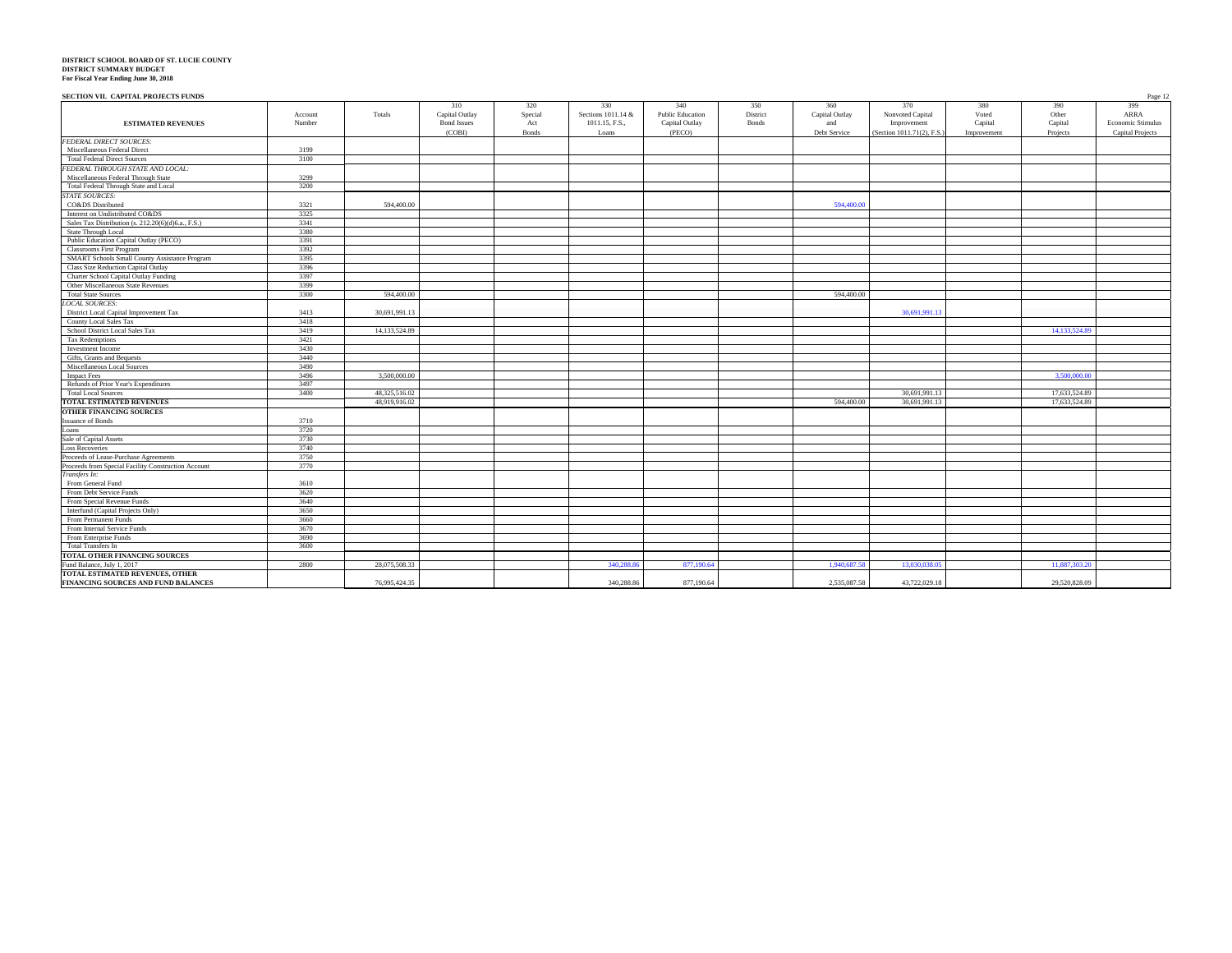| SECTION VII. CAPITAL PROJECTS FUNDS (Continued) |         |               |                    |              |                    |                         |              |                |                           |             |               | Page 13                 |
|-------------------------------------------------|---------|---------------|--------------------|--------------|--------------------|-------------------------|--------------|----------------|---------------------------|-------------|---------------|-------------------------|
|                                                 |         |               | 310                | 320          | 330                | 340                     | 350          | 360            | 370                       | 380         | 390           | 399                     |
|                                                 | Account | Totals        | Capital Outlay     | Special      | Sections 1011.14 & | <b>Public Education</b> | District     | Capital Outlay | Nonvoted Capital          | Voted       | Other         | ARRA                    |
| <b>APPROPRIATIONS</b>                           | Number  |               | <b>Bond Issues</b> | Act          | 1011.15, F.S.,     | Capital Outlay          | <b>Bonds</b> | and            | Improvement               | Capital     | Capital       | Economic Stimulus       |
|                                                 |         |               | (COBD)             | <b>Bonds</b> | Loans              | (PECO)                  |              | Debt Service   | (Section 1011.71(2), F.S. | Improvement | Projects      | <b>Capital Projects</b> |
| Appropriations: (Functions 7400/9200)           |         |               |                    |              |                    |                         |              |                |                           |             |               |                         |
| Library Books (New Libraries)                   | 610     | 6,288.99      |                    |              |                    |                         |              |                | 6.288.99                  |             |               |                         |
| <b>Audiovisual Materials</b>                    | 620     | 88.49         |                    |              |                    |                         |              |                | 88.49                     |             |               |                         |
| Buildings and Fixed Equipment                   | 630     |               |                    |              |                    |                         |              |                |                           |             |               |                         |
| Furniture, Fixtures and Equipment               | 640     | 4,829,430.48  |                    |              |                    |                         |              | 123,416.34     | 1,704,723.15              |             | 3.001.290.99  |                         |
| Motor Vehicles (Including Buses)                | 650     | 6.014.865.00  |                    |              |                    |                         |              |                | 6.014.865.00              |             |               |                         |
| Land                                            | 660     | 54,606.48     |                    |              |                    |                         |              |                | 54,606.48                 |             |               |                         |
| Improvements Other Than Buildings               | 670     | 1.241.364.61  |                    |              |                    |                         |              |                | 1.241.020.3               |             | 344.24        |                         |
| Remodeling and Renovations                      | 680     | 11.440,609.83 |                    |              |                    | 801.918.15              |              | 1,336,963.04   | 9.301.728.64              |             |               |                         |
| Computer Software                               | 690     | 335,876.71    |                    |              |                    |                         |              |                | 24,550.7                  |             | 311,326.00    |                         |
| Redemption of Principal                         | 710     |               |                    |              |                    |                         |              |                |                           |             |               |                         |
| Interest                                        | 720     |               |                    |              |                    |                         |              |                |                           |             |               |                         |
| Dues and Fees                                   | 730     |               |                    |              |                    |                         |              |                |                           |             |               |                         |
| <b>TOTAL APPROPRIATIONS</b>                     |         | 23,923,130.59 |                    |              |                    | 801.918.15              |              | 1,460,379.38   | 18, 347, 871, 83          |             | 3,312,961.23  |                         |
| <b>OTHER FINANCING USES:</b>                    |         |               |                    |              |                    |                         |              |                |                           |             |               |                         |
| Transfers Out: (Function 9700)                  |         |               |                    |              |                    |                         |              |                |                           |             |               |                         |
| To General Fund                                 | 910     | 4,830,379.00  |                    |              |                    |                         |              |                | 4,830,379,00              |             |               |                         |
| To Debt Service Funds                           | 920     | 25,001,249.23 |                    |              |                    |                         |              |                | 11.041.469.23             |             | 13,959,780.00 |                         |
| To Special Revenue Funds                        | 940     |               |                    |              |                    |                         |              |                |                           |             |               |                         |
| Interfund (Capital Projects Only)               | 950     |               |                    |              |                    |                         |              |                |                           |             |               |                         |
| To Permanent Funds                              | 960     |               |                    |              |                    |                         |              |                |                           |             |               |                         |
| To Internal Service Funds                       | 970     |               |                    |              |                    |                         |              |                |                           |             |               |                         |
| To Enterprise Funds                             | 990     |               |                    |              |                    |                         |              |                |                           |             |               |                         |
| <b>Total Transfers Out</b>                      | 9700    | 29.831.628.23 |                    |              |                    |                         |              |                | 15,871,848.23             |             | 13,959,780.00 |                         |
| TOTAL OTHER FINANCING USES                      |         | 29.831.628.23 |                    |              |                    |                         |              |                | 15.871.848.23             |             | 13,959,780.00 |                         |
|                                                 |         |               |                    |              |                    |                         |              |                |                           |             |               |                         |
| Nonspendable Fund Balance, June 30, 2018        | 2710    |               |                    |              |                    |                         |              |                |                           |             |               |                         |
| Restricted Fund Balance, June 30, 2018          | 2720    |               |                    |              |                    |                         |              |                |                           |             |               |                         |
| Committed Fund Balance, June 30, 2018           | 2730    |               |                    |              |                    |                         |              |                |                           |             |               |                         |
| Assigned Fund Balance, June 30, 2018            | 2740    |               |                    |              |                    |                         |              |                |                           |             |               |                         |
| Unassigned Fund Balance, June 30, 2018          | 2750    |               |                    |              |                    |                         |              |                |                           |             |               |                         |
| TOTAL ENDING FUND BALANCES                      | 2700    | 23.240.665.53 |                    |              | 340,288,86         | 75.272.49               |              | 1.074.708.20   | 9.502.309.12              |             | 12,248,086.86 |                         |
| TOTAL APPROPRIATIONS, OTHER FINANCING USES      |         |               |                    |              |                    |                         |              |                |                           |             |               |                         |
| <b>AND FUND BALANCES</b>                        |         | 76.995.424.35 |                    |              | 340,288.86         | 877,190.64              |              | 2.535.087.58   | 43.722.029.18             |             | 29.520.828.09 |                         |
|                                                 |         |               |                    |              |                    |                         |              |                |                           |             |               |                         |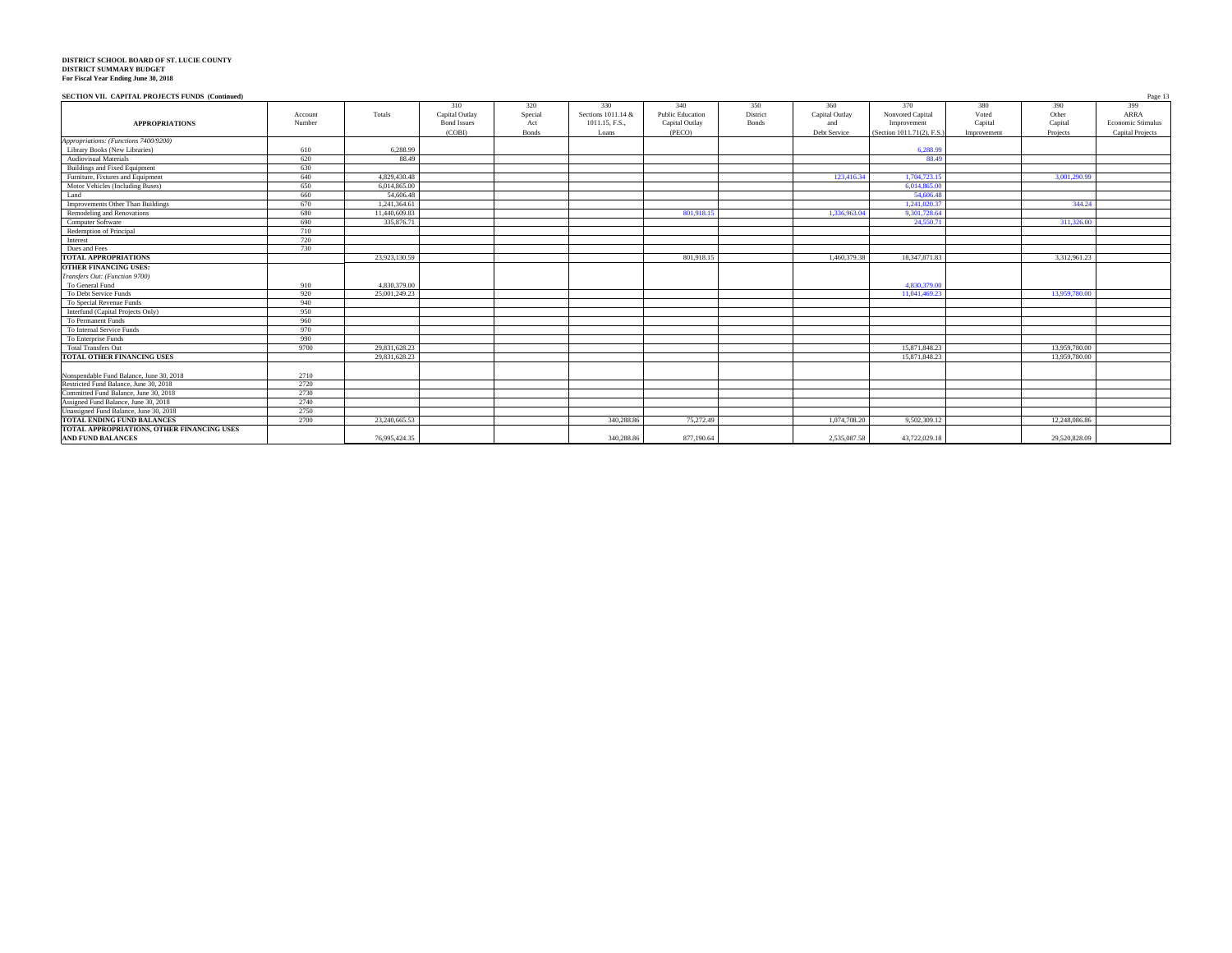| <b>SECTION VIII. PERMANENT FUNDS - FUND 000</b> | Page 14 |
|-------------------------------------------------|---------|
|                                                 |         |

|                                           | Account |  |
|-------------------------------------------|---------|--|
| <b>ESTIMATED REVENUES</b>                 | Number  |  |
| <b>Federal Direct</b>                     | 3100    |  |
| Federal Through State and Local           | 3200    |  |
| <b>State Sources</b>                      | 3300    |  |
| <b>Local Sources</b>                      | 3400    |  |
| <b>TOTAL ESTIMATED REVENUES</b>           |         |  |
| <b>OTHER FINANCING SOURCES:</b>           |         |  |
| Sale of Capital Assets                    | 3730    |  |
| <b>Loss Recoveries</b>                    | 3740    |  |
| Transfers In:                             |         |  |
| From General Fund                         | 3610    |  |
| From Debt Service Funds                   | 3620    |  |
| From Capital Projects Funds               | 3630    |  |
| From Special Revenue Funds                | 3640    |  |
| From Internal Service Funds               | 3670    |  |
| From Enterprise Funds                     | 3690    |  |
| <b>Total Transfers In</b>                 | 3600    |  |
| TOTAL OTHER FINANCING SOURCES             |         |  |
| Fund Balance, July 1, 2017                | 2800    |  |
| <b>TOTAL ESTIMATED REVENUES, OTHER</b>    |         |  |
| <b>FINANCING SOURCES AND FUND BALANCE</b> |         |  |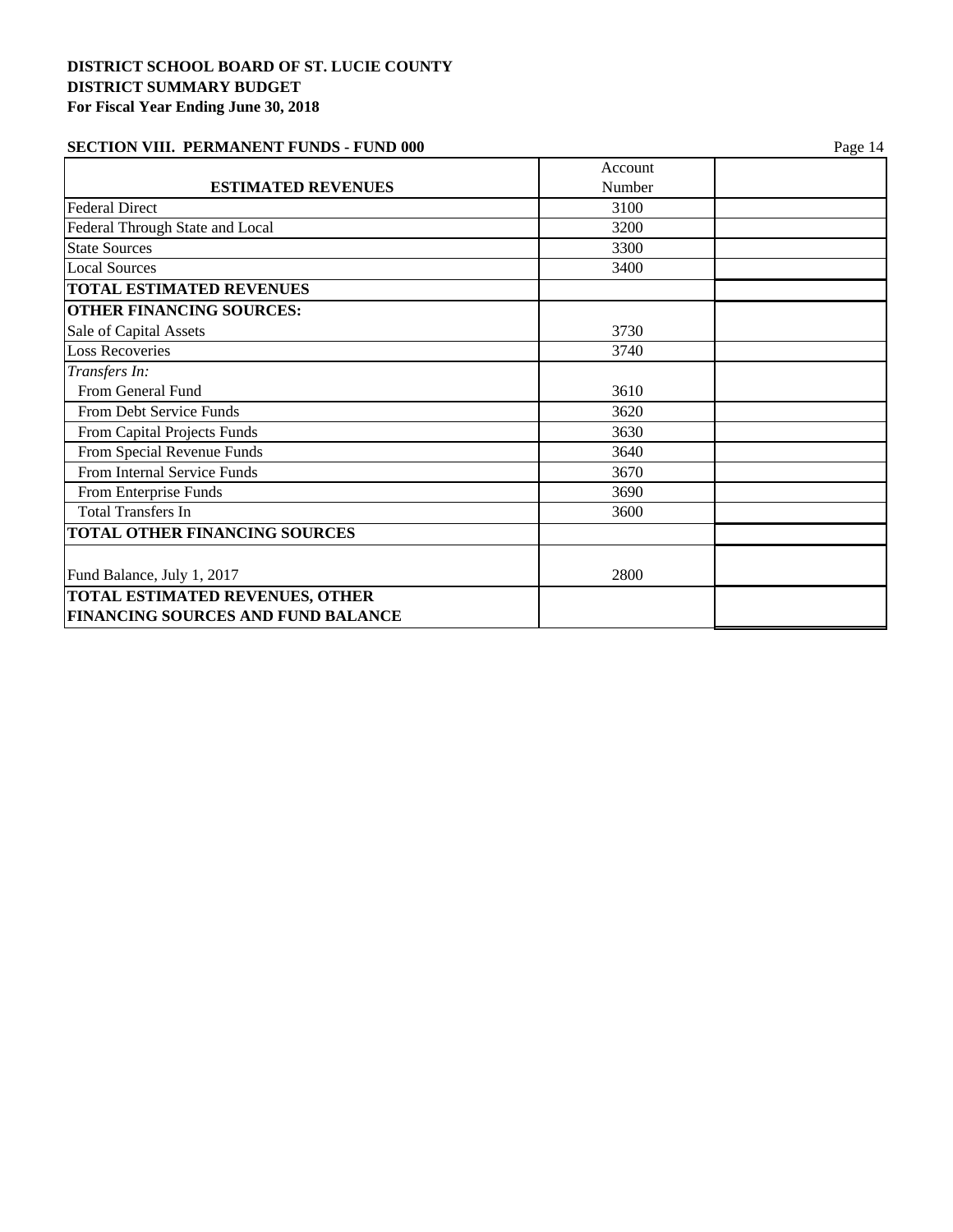**TOTAL ENDING FUND BALANCE**

**TOTAL APPROPRIATIONS, OTHER FINANCING USES AND FUND BALANCE**

2700

| SECTION VIII. PERMANENT FUNDS - FUND 000 (Continued)   |         |        |          |                          |                           |                        |                        |                | Page 15 |
|--------------------------------------------------------|---------|--------|----------|--------------------------|---------------------------|------------------------|------------------------|----------------|---------|
|                                                        | Account | Totals | Salaries | <b>Employee Benefits</b> | <b>Purchased Services</b> | <b>Energy Services</b> | Materials and Supplies | Capital Outlay | Other   |
| <b>APPROPRIATIONS</b>                                  | Number  |        | 100      | 200                      | 300                       | 400                    | 500                    | 600            | 700     |
| Instruction                                            | 5000    |        |          |                          |                           |                        |                        |                |         |
| <b>Student Support Services</b>                        | 6100    |        |          |                          |                           |                        |                        |                |         |
| <b>Instructional Media Services</b>                    | 6200    |        |          |                          |                           |                        |                        |                |         |
| <b>Instruction and Curriculum Development Services</b> | 6300    |        |          |                          |                           |                        |                        |                |         |
| <b>Instructional Staff Training Services</b>           | 6400    |        |          |                          |                           |                        |                        |                |         |
| <b>Instruction-Related Technology</b>                  | 6500    |        |          |                          |                           |                        |                        |                |         |
| Board                                                  | 7100    |        |          |                          |                           |                        |                        |                |         |
| <b>General Administration</b>                          | 7200    |        |          |                          |                           |                        |                        |                |         |
| School Administration                                  | 7300    |        |          |                          |                           |                        |                        |                |         |
| Facilities Acquisition and Construction                | 7400    |        |          |                          |                           |                        |                        |                |         |
| <b>Fiscal Services</b>                                 | 7500    |        |          |                          |                           |                        |                        |                |         |
| <b>Central Services</b>                                | 7700    |        |          |                          |                           |                        |                        |                |         |
| <b>Student Transportation Services</b>                 | 7800    |        |          |                          |                           |                        |                        |                |         |
| Operation of Plant<br>Maintenance of Plant             | 7900    |        |          |                          |                           |                        |                        |                |         |
|                                                        | 8100    |        |          |                          |                           |                        |                        |                |         |
| Administrative Technology Services                     | 8200    |        |          |                          |                           |                        |                        |                |         |
| <b>Community Services</b>                              | 9100    |        |          |                          |                           |                        |                        |                |         |
| Debt Service                                           | 9200    |        |          |                          |                           |                        |                        |                |         |
| Other Capital Outlay                                   | 9300    |        |          |                          |                           |                        |                        |                |         |
| <b>TOTAL APPROPRIATIONS</b>                            |         |        |          |                          |                           |                        |                        |                |         |
| <b>OTHER FINANCING USES:</b>                           |         |        |          |                          |                           |                        |                        |                |         |
| Transfers Out: (Function 9700)                         |         |        |          |                          |                           |                        |                        |                |         |
| To General Fund                                        | 910     |        |          |                          |                           |                        |                        |                |         |
| To Debt Service Funds                                  | 920     |        |          |                          |                           |                        |                        |                |         |
| To Capital Projects Funds                              | 930     |        |          |                          |                           |                        |                        |                |         |
| To Special Revenue Funds                               | 940     |        |          |                          |                           |                        |                        |                |         |
| To Internal Service Funds                              | 970     |        |          |                          |                           |                        |                        |                |         |
| To Enterprise Funds                                    | 990     |        |          |                          |                           |                        |                        |                |         |
| <b>Total Transfers Out</b>                             | 9700    |        |          |                          |                           |                        |                        |                |         |
| TOTAL OTHER FINANCING USES                             |         |        |          |                          |                           |                        |                        |                |         |
|                                                        |         |        |          |                          |                           |                        |                        |                |         |
| Nonspendable Fund Balance, June 30, 2018               | 2710    |        |          |                          |                           |                        |                        |                |         |
| Restricted Fund Balance, June 30, 2018                 | 2720    |        |          |                          |                           |                        |                        |                |         |
| Committed Fund Balance, June 30, 2018                  | 2730    |        |          |                          |                           |                        |                        |                |         |
| Assigned Fund Balance, June 30, 2018                   | 2740    |        |          |                          |                           |                        |                        |                |         |
| Unassigned Fund Balance, June 30, 2018                 | 2750    |        |          |                          |                           |                        |                        |                |         |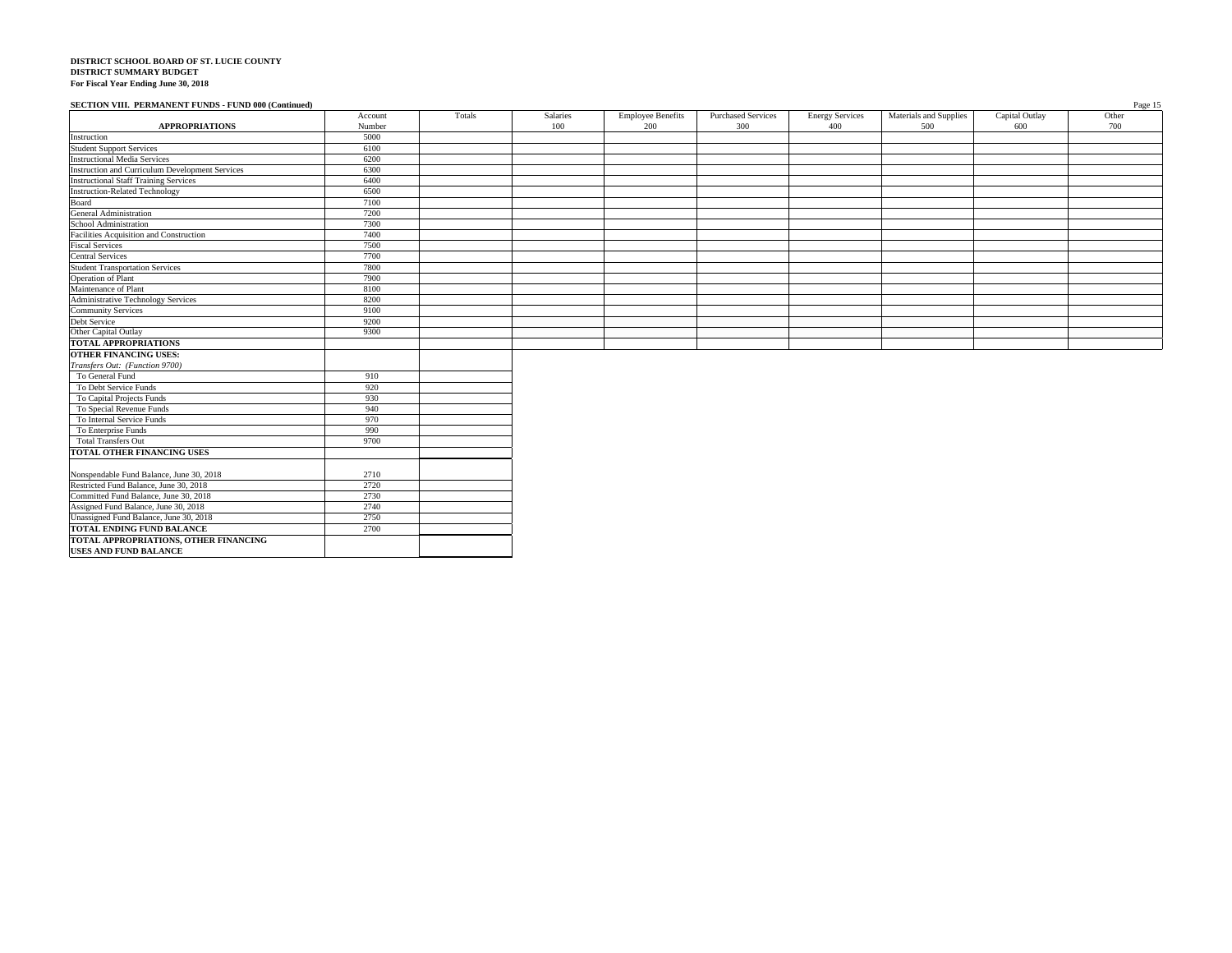#### **SECTION IX. ENTERPRISE FUNDS** Page 16

| <b>ESTIMATED REVENUES</b>                                                         | Account    | Totals | 911<br>Self-Insurance | 912<br>Self-Insurance | 913<br>Self-Insurance | 914<br>Self-Insurance | 915<br>ARRA | 921<br>Other Enterprise | 922<br>Other Enterprise |
|-----------------------------------------------------------------------------------|------------|--------|-----------------------|-----------------------|-----------------------|-----------------------|-------------|-------------------------|-------------------------|
|                                                                                   | Number     |        | Consortium            | Consortium            | Consortium            | Consortium            | Consortium  | Programs                | Programs                |
| <b>OPERATING REVENUES:</b>                                                        |            |        |                       |                       |                       |                       |             |                         |                         |
| Charges for Services                                                              | 3481       |        |                       |                       |                       |                       |             |                         |                         |
| <b>Charges</b> for Sales                                                          | 3482       |        |                       |                       |                       |                       |             |                         |                         |
| Premium Revenue                                                                   | 3484       |        |                       |                       |                       |                       |             |                         |                         |
| Other Operating Revenues                                                          | 3489       |        |                       |                       |                       |                       |             |                         |                         |
| <b>Total Operating Revenues</b>                                                   |            |        |                       |                       |                       |                       |             |                         |                         |
| <b>NONOPERATING REVENUES:</b>                                                     |            |        |                       |                       |                       |                       |             |                         |                         |
| <b>Investment Income</b>                                                          | 3430       |        |                       |                       |                       |                       |             |                         |                         |
| Gifts, Grants and Bequests                                                        | 3440       |        |                       |                       |                       |                       |             |                         |                         |
| Other Miscellaneous Local Sources                                                 | 3495       |        |                       |                       |                       |                       |             |                         |                         |
| <b>Loss Recoveries</b>                                                            | 3740       |        |                       |                       |                       |                       |             |                         |                         |
| Gain on Disposition of Assets                                                     | 3780       |        |                       |                       |                       |                       |             |                         |                         |
| <b>Total Nonoperating Revenues</b>                                                |            |        |                       |                       |                       |                       |             |                         |                         |
| Transfers In:                                                                     |            |        |                       |                       |                       |                       |             |                         |                         |
| From General Fund                                                                 | 3610       |        |                       |                       |                       |                       |             |                         |                         |
| From Debt Service Funds                                                           | 3620       |        |                       |                       |                       |                       |             |                         |                         |
| From Capital Projects Funds                                                       | 3630       |        |                       |                       |                       |                       |             |                         |                         |
| From Special Revenue Funds                                                        | 3640       |        |                       |                       |                       |                       |             |                         |                         |
| Interfund (Enterprise Funds Only)                                                 | 3650       |        |                       |                       |                       |                       |             |                         |                         |
| From Permanent Funds                                                              | 3660       |        |                       |                       |                       |                       |             |                         |                         |
| From Internal Service Funds                                                       | 3670       |        |                       |                       |                       |                       |             |                         |                         |
| <b>Total Transfers In</b>                                                         | 3600       |        |                       |                       |                       |                       |             |                         |                         |
| Net Position, July 1, 2017                                                        | 2880       |        |                       |                       |                       |                       |             |                         |                         |
| TOTAL OPERATING REVENUES, NONOPERATING<br>REVENUES, TRANSFERS IN AND NET POSITION |            |        |                       |                       |                       |                       |             |                         |                         |
| <b>ESTIMATED EXPENSES</b>                                                         | Object     |        |                       |                       |                       |                       |             |                         |                         |
| <b>OPERATING EXPENSES:</b> (Function 9900)                                        |            |        |                       |                       |                       |                       |             |                         |                         |
| Salaries                                                                          | 100        |        |                       |                       |                       |                       |             |                         |                         |
| <b>Employee Benefits</b>                                                          | 200        |        |                       |                       |                       |                       |             |                         |                         |
| <b>Purchased Services</b>                                                         | 300        |        |                       |                       |                       |                       |             |                         |                         |
| <b>Energy Services</b>                                                            | 400        |        |                       |                       |                       |                       |             |                         |                         |
| Materials and Supplies                                                            | 500        |        |                       |                       |                       |                       |             |                         |                         |
| Capital Outlay                                                                    | 600        |        |                       |                       |                       |                       |             |                         |                         |
| Other (including Depreciation)                                                    | 700        |        |                       |                       |                       |                       |             |                         |                         |
| <b>Total Operating Expenses</b>                                                   |            |        |                       |                       |                       |                       |             |                         |                         |
| NONOPERATING EXPENSES: (Function 9900)                                            |            |        |                       |                       |                       |                       |             |                         |                         |
| Interest                                                                          | 720        |        |                       |                       |                       |                       |             |                         |                         |
| Loss on Disposition of Assets                                                     | 810        |        |                       |                       |                       |                       |             |                         |                         |
| <b>Total Nonoperating Expenses</b>                                                |            |        |                       |                       |                       |                       |             |                         |                         |
| Transfers Out: (Function 9700)                                                    |            |        |                       |                       |                       |                       |             |                         |                         |
| To General Fund                                                                   | 910        |        |                       |                       |                       |                       |             |                         |                         |
| To Debt Service Funds                                                             | 920        |        |                       |                       |                       |                       |             |                         |                         |
| To Capital Projects Funds                                                         | 930        |        |                       |                       |                       |                       |             |                         |                         |
| To Special Revenue Funds                                                          | 940<br>950 |        |                       |                       |                       |                       |             |                         |                         |
| Interfund Transfers (Enterprise Funds Only)<br>To Permanent Funds                 |            |        |                       |                       |                       |                       |             |                         |                         |
| To Internal Service Funds                                                         | 960<br>970 |        |                       |                       |                       |                       |             |                         |                         |
| <b>Total Transfers Out</b>                                                        | 9700       |        |                       |                       |                       |                       |             |                         |                         |
| Net Position, June 30, 2018                                                       | 2780       |        |                       |                       |                       |                       |             |                         |                         |
| TOTAL OPERATING EXPENSES, NONOPERATING                                            |            |        |                       |                       |                       |                       |             |                         |                         |
| EXPENSES, TRANSFERS OUT AND NET POSITION                                          |            |        |                       |                       |                       |                       |             |                         |                         |